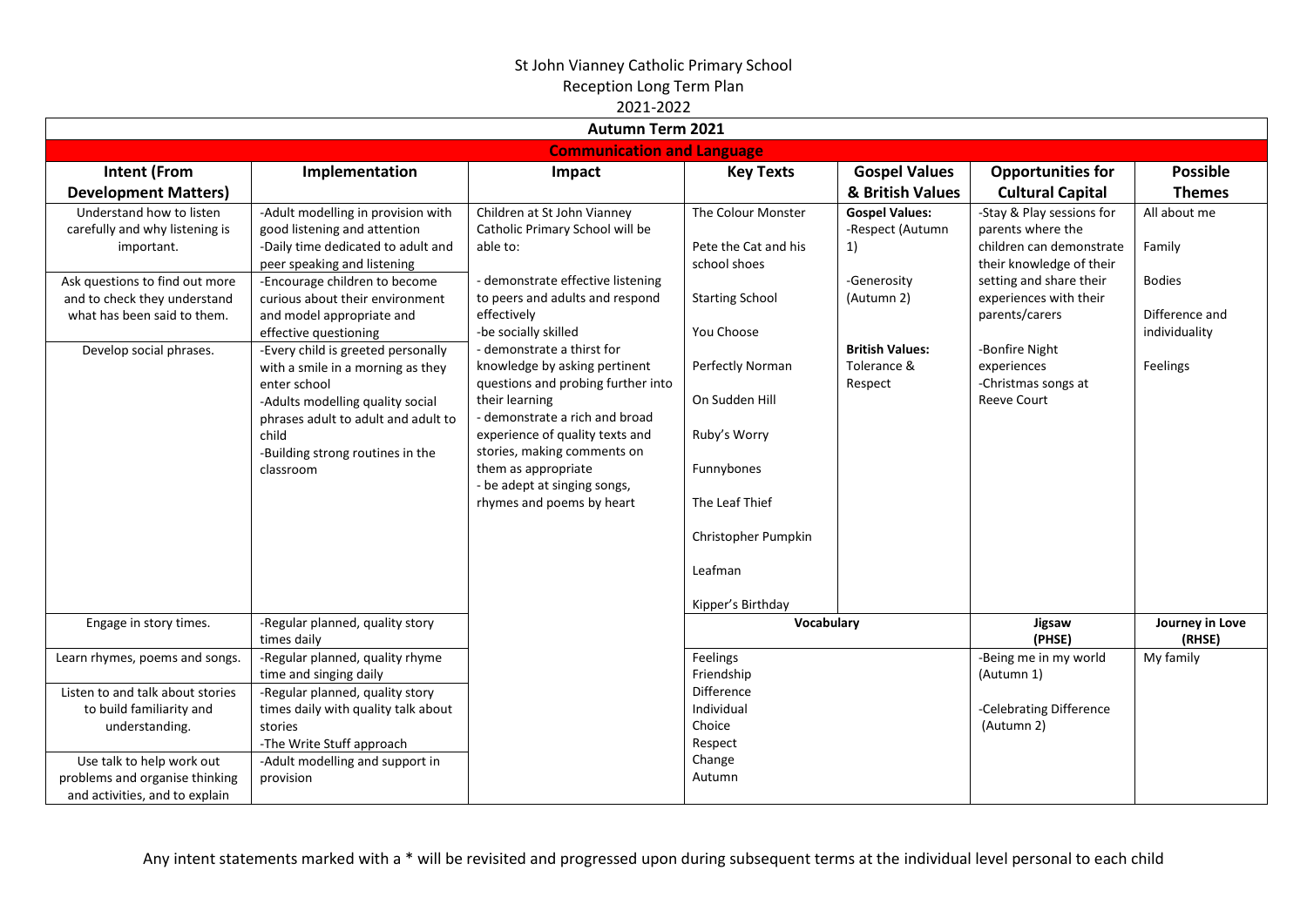| how things work and why they |  |  |  |
|------------------------------|--|--|--|
| might happen.                |  |  |  |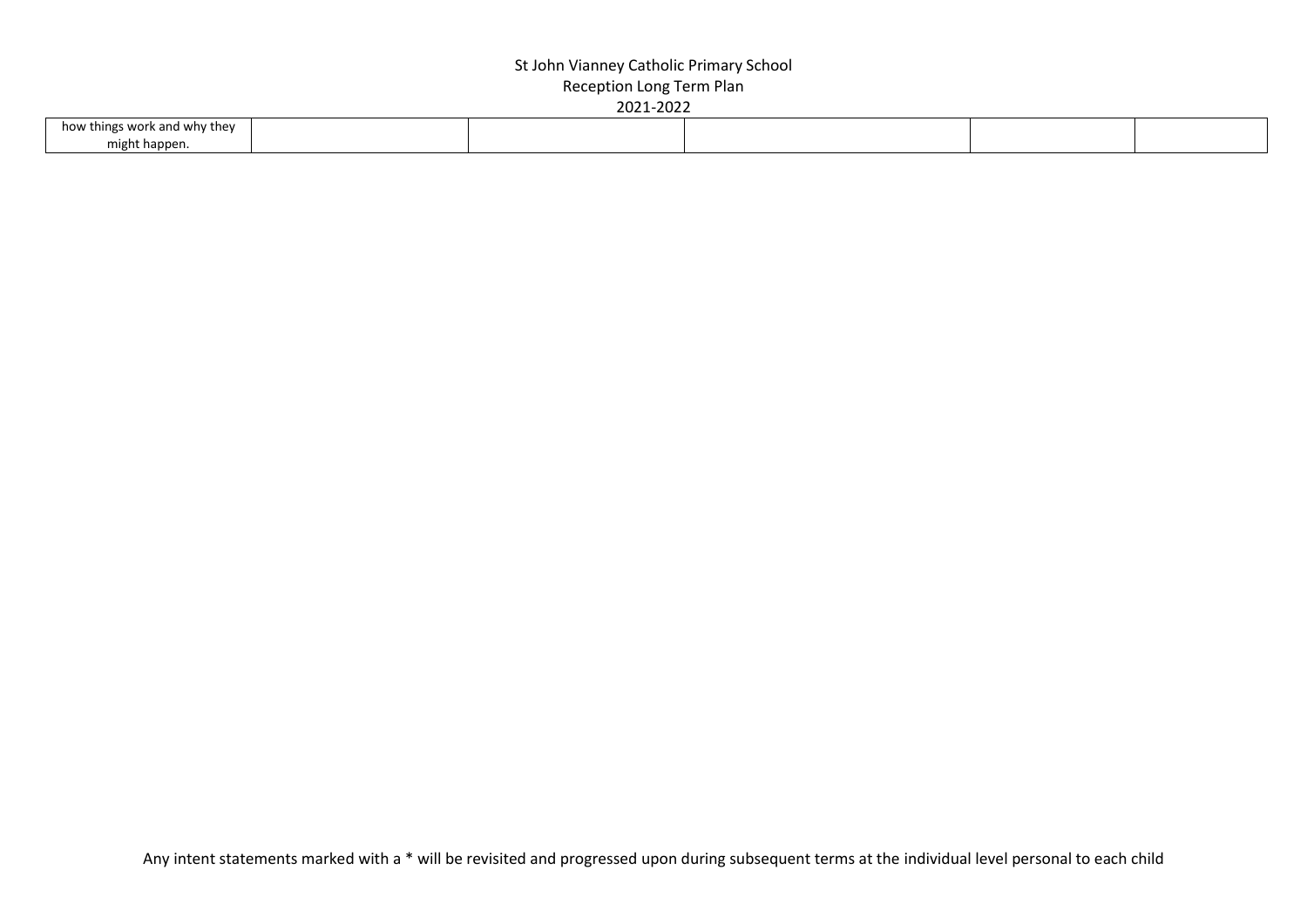|                                                                                 |                                                                                       | <b>Spring Term 2022</b>                                                                                                                         |                                                                                                                              |                                                    |                                                           |                                  |
|---------------------------------------------------------------------------------|---------------------------------------------------------------------------------------|-------------------------------------------------------------------------------------------------------------------------------------------------|------------------------------------------------------------------------------------------------------------------------------|----------------------------------------------------|-----------------------------------------------------------|----------------------------------|
|                                                                                 |                                                                                       | <b>Communication and Language</b>                                                                                                               |                                                                                                                              |                                                    |                                                           |                                  |
| <b>Intent (From</b><br><b>Development Matters)</b>                              | Implementation                                                                        | Impact                                                                                                                                          | <b>Key Texts</b>                                                                                                             | <b>Gospel Values</b><br>& British<br><b>Values</b> | <b>Opportunities for</b><br><b>Cultural Capital</b>       | <b>Possible</b><br><b>Themes</b> |
| Learn new vocabulary.                                                           | -The Write stuff approach<br>-Quality stories and story time                          | Children at St John Vianney<br>Catholic Primary School will be<br>able to:                                                                      | The Emperors Egg<br>Antarctica (NF text)                                                                                     | <b>Gospel Values:</b><br>Honesty<br>(Spring 1)     | - Police Visit to school to<br>discuss right from wrong   | Winter<br>Frozen lands           |
| Use new vocabulary through<br>the day.                                          | -The Write stuff approach                                                             | -Learn new vocabulary through a<br>systematic process, becoming<br>more adept at utilising a broader                                            | Lost & Found<br>Jack and the Beanstalk                                                                                       | Forgiveness (Spring<br>2)                          |                                                           | Antarctica<br><b>Fairy Tales</b> |
| Articulate their ideas and<br>thoughts in well-formed<br>sentences.             | -The Write stuff approach                                                             | range of vocabulary<br>-be articulate in their use of<br>language and explanations<br>- be adept at singing songs,<br>rhymes and poems by heart | Jasper's Beanstalk<br>Jack & the Jelly Bean<br>tree<br>Goldilocks and the 3<br>Bears                                         | <b>British Values:</b><br>-Responsibility<br>-Law  |                                                           | Growing                          |
| Use new vocabulary in different<br>contexts.                                    | -The Write stuff approach                                                             |                                                                                                                                                 | Vocabulary                                                                                                                   |                                                    | Jigsaw<br>(PSHE)                                          | Journey In Love<br>(RHSE)        |
| Listen carefully to rhymes and<br>songs, paying attention to how<br>they sound. | -Read, Write Inc phonics<br>-Regular planned, quality rhyme<br>time and singing daily |                                                                                                                                                 | Antarctica<br>Globe<br>World<br>Frozen<br>Glacier<br><b>Morals</b><br>Plant<br>Roots<br>Shoots<br>Flower<br><b>Nutrients</b> |                                                    | -Dreams and Goals (Spring 1)<br>-Healthy Me<br>(Spring 2) |                                  |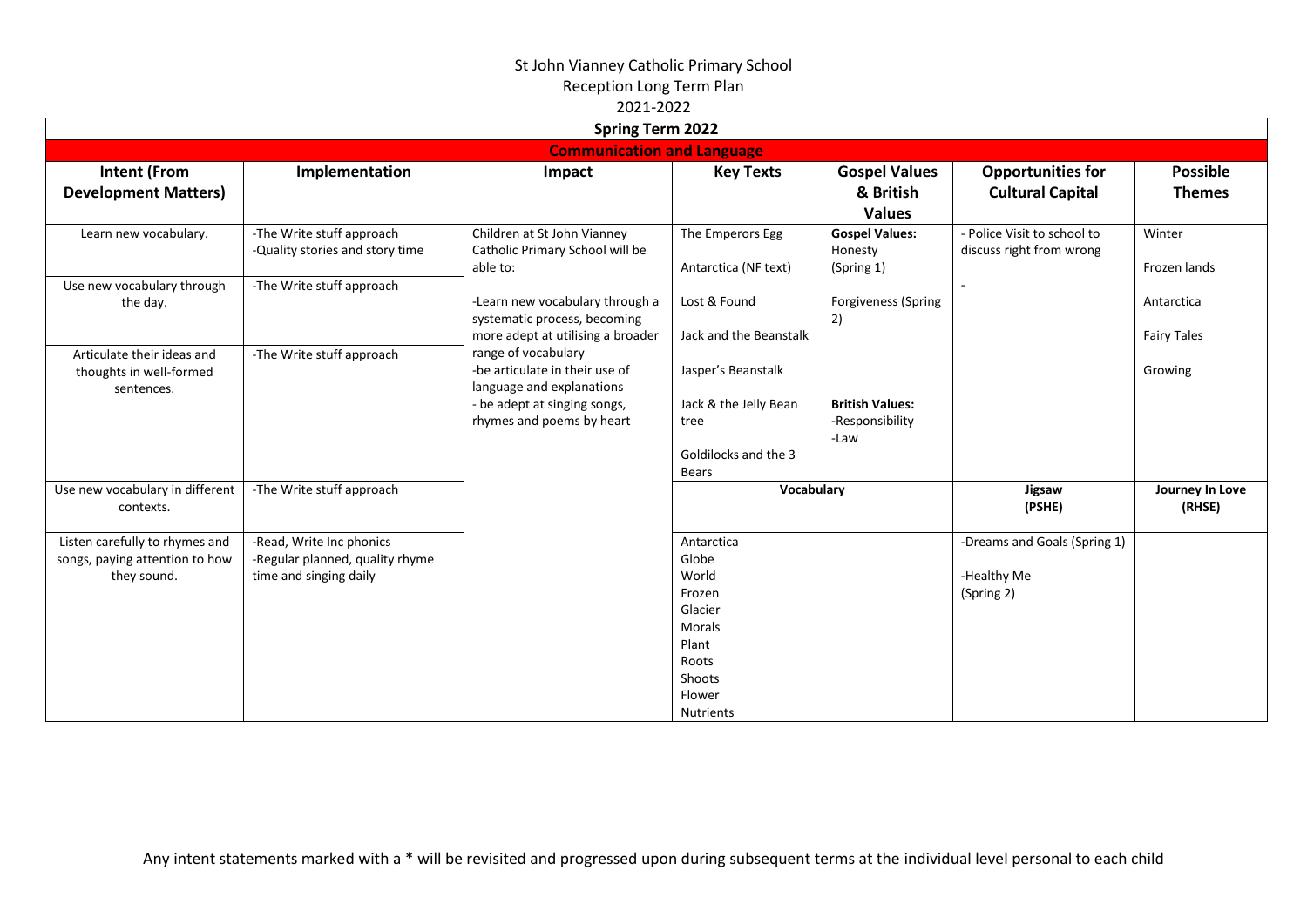|                                                                                                                                                                                                                                                                                                                                                                                                                                                                                                                     | <b>Summer Term 2022</b>                                                                                                 |                                                                                                                                                                                           |                                                                                          |                                                                                                                                                                                                                                                                                                                                                                                                                                    |                                                                                         |                                  |  |  |  |
|---------------------------------------------------------------------------------------------------------------------------------------------------------------------------------------------------------------------------------------------------------------------------------------------------------------------------------------------------------------------------------------------------------------------------------------------------------------------------------------------------------------------|-------------------------------------------------------------------------------------------------------------------------|-------------------------------------------------------------------------------------------------------------------------------------------------------------------------------------------|------------------------------------------------------------------------------------------|------------------------------------------------------------------------------------------------------------------------------------------------------------------------------------------------------------------------------------------------------------------------------------------------------------------------------------------------------------------------------------------------------------------------------------|-----------------------------------------------------------------------------------------|----------------------------------|--|--|--|
|                                                                                                                                                                                                                                                                                                                                                                                                                                                                                                                     |                                                                                                                         | <b>Communication and Language</b>                                                                                                                                                         |                                                                                          |                                                                                                                                                                                                                                                                                                                                                                                                                                    |                                                                                         |                                  |  |  |  |
| <b>Intent (From</b><br><b>Development Matters)</b>                                                                                                                                                                                                                                                                                                                                                                                                                                                                  | Implementation                                                                                                          | Impact                                                                                                                                                                                    | <b>Key Texts</b>                                                                         | <b>Gospel Values</b><br>& British Values                                                                                                                                                                                                                                                                                                                                                                                           | <b>Opportunities for</b><br><b>Cultural Capital</b>                                     | <b>Possible</b><br><b>Themes</b> |  |  |  |
| Connect one idea or action to<br>another using a range of<br>connectives.                                                                                                                                                                                                                                                                                                                                                                                                                                           | -Quality adult modelling and<br>encouraging the children to extend<br>their sentences orally<br>-Read Write Inc phonics | Children at St John Vianney<br>Catholic Primary School will be<br>able to:<br>-Use varied sentence structure                                                                              | 10 Little Superheroes<br>10 Little Pirates                                               | <b>Gospel Values:</b><br>Compassion<br>(Summer 1)                                                                                                                                                                                                                                                                                                                                                                                  | -Beach visit<br>-Real life superheroes to<br>visit the school (NH S,<br>keyworkers etc) | Superheroes<br>Pirates           |  |  |  |
| Describe events in some detail.                                                                                                                                                                                                                                                                                                                                                                                                                                                                                     | -Quality adult modelling and<br>encouraging the children to extend<br>their sentences orally                            | and extended sentences orally<br>-be aware of a range of different<br>texts including Non-Fiction texts                                                                                   | The Singing Mermaid<br>Commotion in the                                                  | Patience (Summer<br>2)<br><b>British Values:</b>                                                                                                                                                                                                                                                                                                                                                                                   |                                                                                         | Seaside<br>Under the Sea         |  |  |  |
| Retell the story, once they have<br>developed a deep familiarity<br>with the text; some as exact<br>repetition and some in their<br>own words.                                                                                                                                                                                                                                                                                                                                                                      | -The Write Stuff approach<br>-Quality Literacy teaching utilising<br>story mapping                                      | -engage in quality talk and<br>discussions about stories that<br>they are familiar with                                                                                                   | Ocean<br>The Rainbow Fish                                                                | Democracy<br>Liberty                                                                                                                                                                                                                                                                                                                                                                                                               |                                                                                         |                                  |  |  |  |
| Engage in non-fiction books.                                                                                                                                                                                                                                                                                                                                                                                                                                                                                        | -The Write Stuff approach<br>-Constant access to a range of<br>quality texts within provision                           |                                                                                                                                                                                           | Vocabulary                                                                               |                                                                                                                                                                                                                                                                                                                                                                                                                                    | Jigsaw<br>(PSHE)                                                                        | Journey in Love<br>(RHSE)        |  |  |  |
| Listen to and talk about<br>selected non-fiction to develop<br>a deep familiarity with new<br>knowledge and vocabulary.                                                                                                                                                                                                                                                                                                                                                                                             | -The Write Stuff approach<br>-Constant access to a range of<br>quality texts within provision                           |                                                                                                                                                                                           | Powers<br>Helpful<br>Ocean<br>Pearl<br>Seaweed<br>Sharing<br>Understanding<br>Generosity |                                                                                                                                                                                                                                                                                                                                                                                                                                    | Relationships (Summer 1)<br>Changing Me<br>(Summer 2)                                   |                                  |  |  |  |
| Listening, Attention and Understanding Early Learning Goal<br>Children at the expected level of development will:<br>- Listen attentively and respond to what they hear with relevant questions,<br>comments and actions when being read to and during whole class discussions<br>and small group interactions;<br>- Make comments about what they have heard and ask questions to clarify their<br>understanding;<br>- Hold conversation when engaged in back-and-forth exchanges with their<br>teacher and peers. |                                                                                                                         | Children at the expected level of development will:<br>ideas, using recently introduced vocabulary;<br>appropriate;<br>including use of past, present and future tenses and making use of |                                                                                          | <b>Speaking Early Learning Goal</b><br>-Participate in small group, class and one-to-one discussions, offering their own<br>- Offer explanations for why things might happen, making use of recently<br>introduced vocabulary from stories, non-fiction, rhymes and poems when<br>- Express their ideas and feelings about their experiences using full sentences,<br>conjunctions, with modelling and support from their teacher. |                                                                                         |                                  |  |  |  |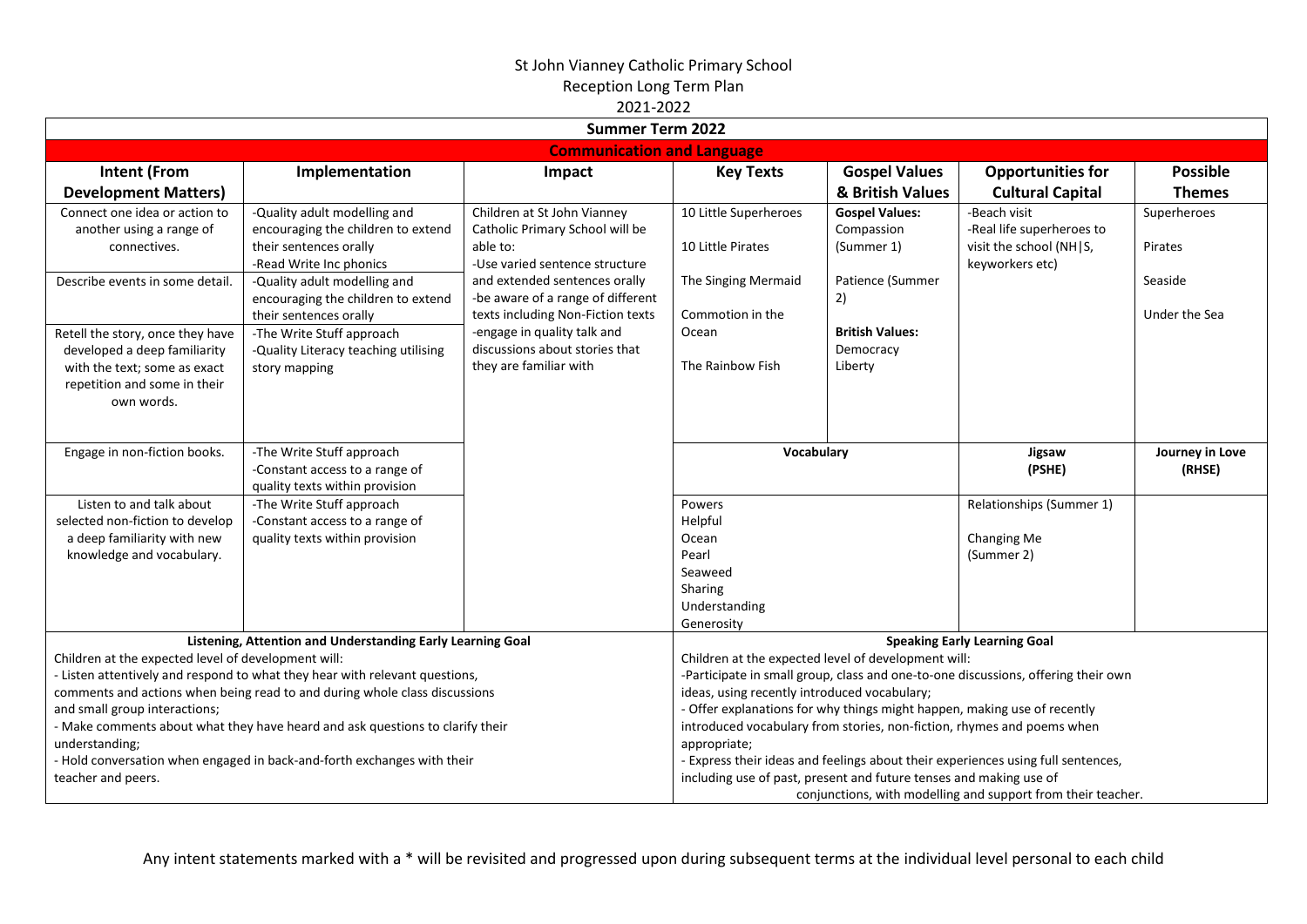|                                                                                                    | <b>Autumn Term 2021</b>                                                                                                                                                                                                                                                                                                                |                                                                                                                                                                                                                                                                                                          |                                                                                                                                                                                                                                                 |                                                                                                                               |                                                                                                                                                                                                                                                                                      |                                                                                        |  |  |
|----------------------------------------------------------------------------------------------------|----------------------------------------------------------------------------------------------------------------------------------------------------------------------------------------------------------------------------------------------------------------------------------------------------------------------------------------|----------------------------------------------------------------------------------------------------------------------------------------------------------------------------------------------------------------------------------------------------------------------------------------------------------|-------------------------------------------------------------------------------------------------------------------------------------------------------------------------------------------------------------------------------------------------|-------------------------------------------------------------------------------------------------------------------------------|--------------------------------------------------------------------------------------------------------------------------------------------------------------------------------------------------------------------------------------------------------------------------------------|----------------------------------------------------------------------------------------|--|--|
|                                                                                                    |                                                                                                                                                                                                                                                                                                                                        | <b>Personal, Social and Emotional Development</b>                                                                                                                                                                                                                                                        |                                                                                                                                                                                                                                                 |                                                                                                                               |                                                                                                                                                                                                                                                                                      |                                                                                        |  |  |
| <b>Intent (From</b>                                                                                | Implementation                                                                                                                                                                                                                                                                                                                         | Impact                                                                                                                                                                                                                                                                                                   | <b>Key Texts</b>                                                                                                                                                                                                                                | <b>Gospel Values &amp;</b>                                                                                                    | <b>Opportunities for</b>                                                                                                                                                                                                                                                             | <b>Possible</b>                                                                        |  |  |
| <b>Development Matters)</b>                                                                        |                                                                                                                                                                                                                                                                                                                                        |                                                                                                                                                                                                                                                                                                          |                                                                                                                                                                                                                                                 | <b>British Values</b>                                                                                                         | <b>Cultural Capital</b>                                                                                                                                                                                                                                                              | <b>Themes</b>                                                                          |  |  |
| See themselves as a valuable<br>individual.<br>Build constructive and<br>respectful relationships. | -Use the whole school reward<br>system 'positive pounds'<br>-Use the 'You are jar' as positive<br>affirmations for the children from<br>their peers and significant adults in<br>the setting<br>-Jigsaw PSHE circle times<br>-Celebrations and rewards<br>-Adult modelling and support for<br>building relationships<br>-Gospel Values | Children at St John Vianney<br>Catholic Primary School will be<br>able to:<br>-know that they are highly valued<br>as individuals and that they value<br>others<br>-treat others with respect<br>-be independent in their<br>management of themselves in<br>terms of life skills and self-help<br>skills | The Colour Monster<br>Pete the Cat and his<br>school shoes<br><b>Starting School</b><br>You Choose<br>Perfectly Norman<br>On Sudden Hill<br>Ruby's Worry<br>Funnybones<br>The Leaf Thief<br>Christopher Pumpkin<br>Leafman<br>Kipper's Birthday | <b>Gospel Values:</b><br>-Respect<br>(Autumn 1)<br>-Generosity (Autumn<br>2)<br><b>British Values:</b><br>Tolerance & Respect | -Stay & Play sessions for<br>parents where the children<br>can demonstrate their<br>knowledge of their setting<br>and share their experiences<br>with their parents/carers<br>-Celebrations such as<br>birthdays<br>-Bonfire Night experiences<br>-Christmas songs at Reeve<br>Court | All about me<br>Family<br><b>Bodies</b><br>Difference and<br>individuality<br>Feelings |  |  |
| Manage their own needs.                                                                            | -Adult support and teaching to<br>dress/undress, manage effective<br>handwashing & toileting                                                                                                                                                                                                                                           |                                                                                                                                                                                                                                                                                                          | Vocabulary                                                                                                                                                                                                                                      |                                                                                                                               | Jigsaw (PSHE)                                                                                                                                                                                                                                                                        | Journey in Love<br>(RHSE)                                                              |  |  |
|                                                                                                    |                                                                                                                                                                                                                                                                                                                                        |                                                                                                                                                                                                                                                                                                          | Feelings<br>Friendship<br><b>Difference</b><br>Individual                                                                                                                                                                                       |                                                                                                                               | -Being me in my world<br>(Autumn 1)<br>-Celebrating Difference                                                                                                                                                                                                                       |                                                                                        |  |  |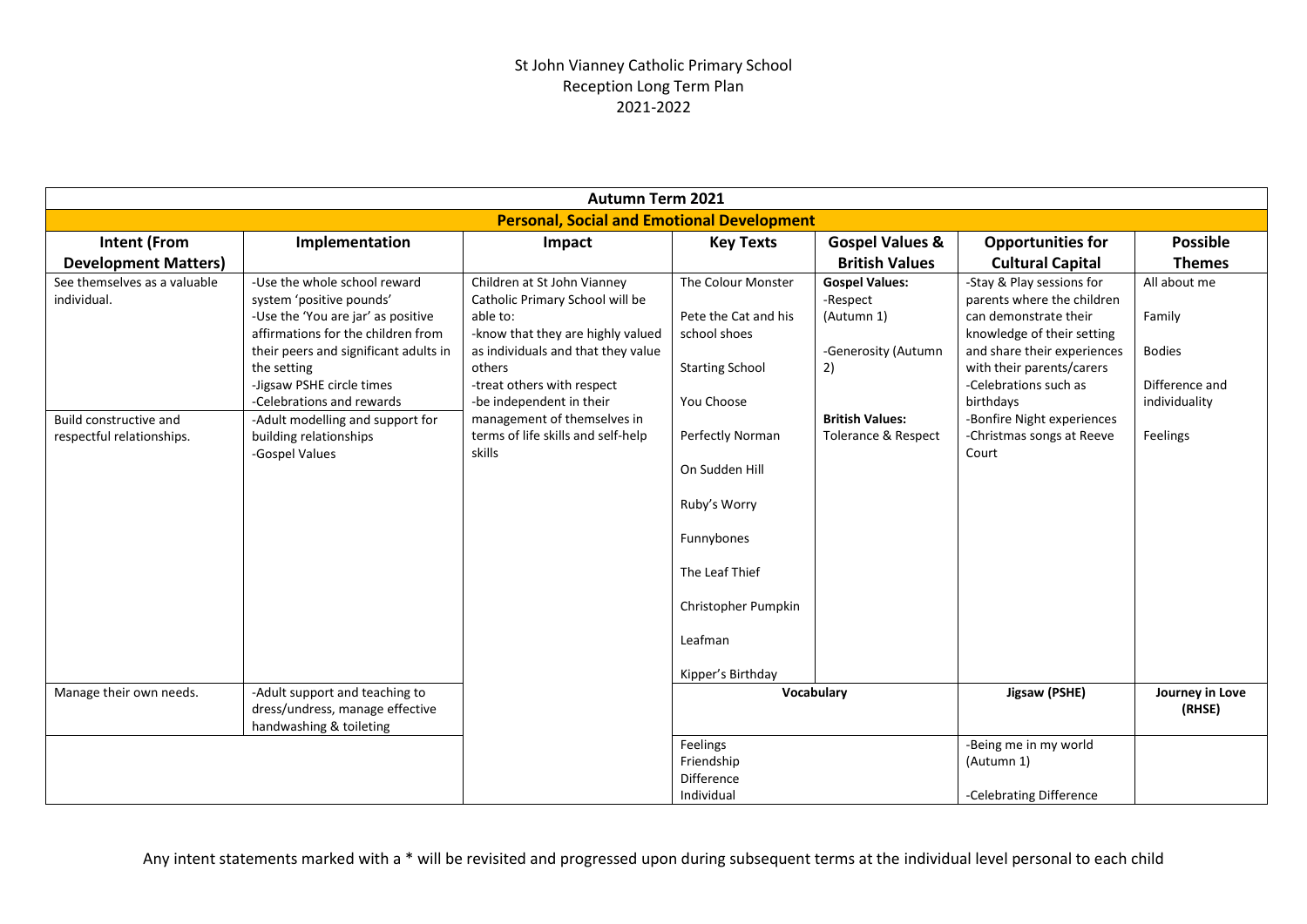|  | Choice  | (Autumn 2) |  |
|--|---------|------------|--|
|  | Respect |            |  |
|  | Change  |            |  |
|  | Autumn  |            |  |
|  |         |            |  |

| <b>Spring Term 2022</b>                                        |                                                                                                                                                                                                                                                                                       |                                                                                                                                                                                                                           |                                                                                         |                                                                          |                                                           |                                                            |  |  |
|----------------------------------------------------------------|---------------------------------------------------------------------------------------------------------------------------------------------------------------------------------------------------------------------------------------------------------------------------------------|---------------------------------------------------------------------------------------------------------------------------------------------------------------------------------------------------------------------------|-----------------------------------------------------------------------------------------|--------------------------------------------------------------------------|-----------------------------------------------------------|------------------------------------------------------------|--|--|
|                                                                |                                                                                                                                                                                                                                                                                       | <b>Personal, Social and Emotional Development</b>                                                                                                                                                                         |                                                                                         |                                                                          |                                                           |                                                            |  |  |
| <b>Intent (From</b><br><b>Development Matters)</b>             | Implementation                                                                                                                                                                                                                                                                        | Impact                                                                                                                                                                                                                    | <b>Key Texts</b>                                                                        | <b>Gospel Values &amp;</b><br><b>British Values</b>                      |                                                           |                                                            |  |  |
| See themselves as a valuable<br>individual.                    | -Use the whole school reward<br>system 'positive pounds'<br>-Use the 'You are jar' as positive<br>affirmations for the children from<br>their peers and significant adults in<br>the setting<br>-Jigsaw PSHE circle times<br>-Celebrations and rewards                                | Children at St John Vianney<br>Catholic Primary School will be<br>able to:<br>-know that they are highly<br>valued as individuals and that<br>they value others<br>-treat others with respect<br>-be independent in their | The Emperors Egg<br>Antarctica (NF text)<br>Lost & Found<br>Jack and the                | <b>Gospel Values:</b><br>Honesty<br>(Spring 1)<br>Forgiveness (Spring 2) | - Police Visit to school to<br>discuss right from wrong   | Winter<br>Frozen lands<br>Antarctica<br><b>Fairy Tales</b> |  |  |
| Build constructive and<br>respectful relationships.            | -Adult modelling and support for<br>building relationships<br>-Gospel Values                                                                                                                                                                                                          | management of themselves in<br>terms of life skills and self-help<br>skills                                                                                                                                               | Beanstalk<br>Jasper's Beanstalk                                                         | <b>British Values:</b><br>-Responsibility                                |                                                           | Growing                                                    |  |  |
| Manage their own needs.                                        | -Adult support and teaching to<br>dress/undress, manage effective<br>handwashing & toileting                                                                                                                                                                                          | -Become emotionally literate<br>and secure in the expression of<br>their feelings<br>-Begin to show empathy for<br>others through discussions and<br>actions                                                              | Jack & the Jelly Bean<br>tree<br>Goldilocks and the 3<br><b>Bears</b>                   | -Law                                                                     |                                                           |                                                            |  |  |
| Think about the perspectives of<br>others.                     | -Adult support and guidance to become more empathetic<br>-Utilising quality texts that convey this message                                                                                                                                                                            |                                                                                                                                                                                                                           |                                                                                         | Vocabulary                                                               | Jigsaw (PSHE)                                             | Journey in Love<br>(RHSE)                                  |  |  |
| Express their feelings and<br>consider the feelings of others. | -Effective listening and sustained shared thinking that allows the<br>children to verbalise their feelings<br>-Safe spaces to talk, such as circle times etc<br>-Support the children to become reflective thinkers and to begin to<br>take some responsibility for their own actions |                                                                                                                                                                                                                           | Antarctica<br>Globe<br>World<br>Frozen<br>Glacier<br>Morals<br>Plant<br>Roots<br>Shoots |                                                                          | -Dreams and Goals (Spring 1)<br>-Healthy Me<br>(Spring 2) |                                                            |  |  |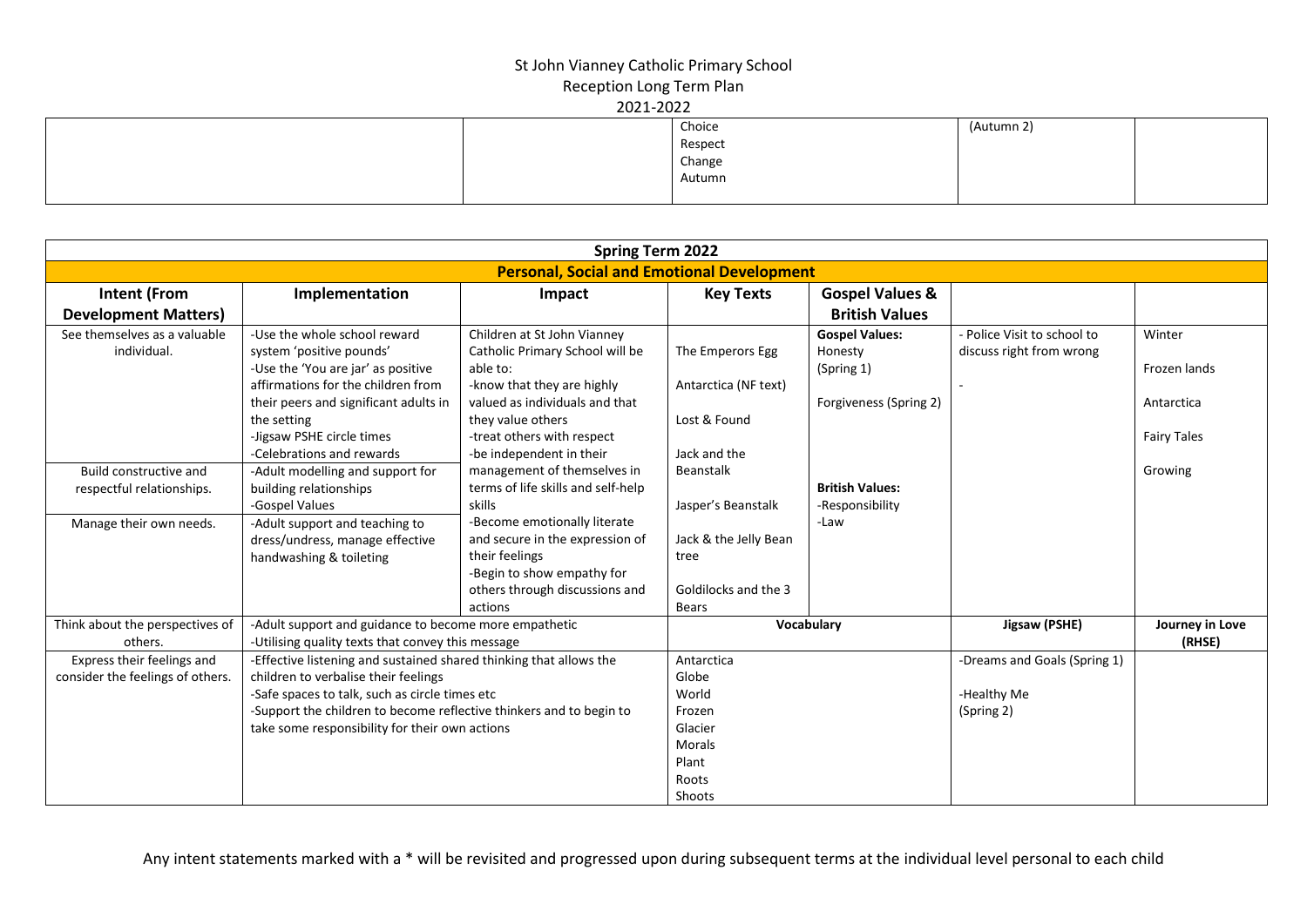| ________ |  |           |  |  |  |  |  |  |  |
|----------|--|-----------|--|--|--|--|--|--|--|
|          |  | Flower    |  |  |  |  |  |  |  |
|          |  | Nutrients |  |  |  |  |  |  |  |

|                                                                  |                                                                                                                                                                                                                                                                                       | <b>Summer Term 2022</b>                                                                                                                                                                                                           |                                                                                                |                                                                                                                        |                                                                                         |                                                    |
|------------------------------------------------------------------|---------------------------------------------------------------------------------------------------------------------------------------------------------------------------------------------------------------------------------------------------------------------------------------|-----------------------------------------------------------------------------------------------------------------------------------------------------------------------------------------------------------------------------------|------------------------------------------------------------------------------------------------|------------------------------------------------------------------------------------------------------------------------|-----------------------------------------------------------------------------------------|----------------------------------------------------|
|                                                                  |                                                                                                                                                                                                                                                                                       | <b>Personal, Social and Emotional Development</b>                                                                                                                                                                                 |                                                                                                |                                                                                                                        |                                                                                         |                                                    |
| <b>Intent (From</b><br><b>Development Matters)</b>               | Implementation                                                                                                                                                                                                                                                                        | Impact                                                                                                                                                                                                                            | <b>Key Texts</b>                                                                               | <b>Gospel Values &amp;</b><br><b>British Values</b>                                                                    | <b>Opportunities for</b><br><b>Cultural Capital</b>                                     | <b>Possible</b><br><b>Themes</b>                   |
| See themselves as a valuable<br>individual.                      | -Use the whole school reward<br>system 'positive pounds'<br>-Use the 'You are jar' as positive<br>affirmations for the children from<br>their peers and significant adults in<br>the setting<br>-Jigsaw PSHE circle times<br>-Celebrations and rewards                                | We want children at St John<br>Vianney Catholic Primary<br>School will be able to:<br>-know that they are highly<br>valued as individuals and that<br>they value others<br>-treat others with respect<br>-be independent in their | 10 Little Superheroes<br>10 Little Pirates<br>The Singing Mermaid<br>Commotion in the<br>Ocean | <b>Gospel Values:</b><br><b>Compassion (Summer</b><br>1)<br>Patience (Summer 2)<br><b>British Values:</b><br>Democracy | -Beach visit<br>-Real life superheroes to visit<br>the school (NH S,<br>keyworkers etc) | Superheroes<br>Pirates<br>Seaside<br>Under the Sea |
| Build constructive and<br>respectful relationships.              | -Adult modelling and support for<br>building relationships<br>-Gospel Values                                                                                                                                                                                                          | management of themselves in<br>terms of life skills and self-help<br>skills                                                                                                                                                       | The Rainbow Fish                                                                               | Liberty                                                                                                                |                                                                                         |                                                    |
| Manage their own needs.                                          | -Adult support and teaching to<br>dress/undress, manage effective<br>handwashing & toileting                                                                                                                                                                                          | -Become emotionally literate<br>and secure in the expression of<br>their feelings                                                                                                                                                 |                                                                                                |                                                                                                                        |                                                                                         |                                                    |
| Think about the perspectives of<br>others.                       | -Adult support and guidance to<br>become more empathetic<br>-Utilising quality texts that convey<br>this message                                                                                                                                                                      | -Begin to show empathy for<br>others through discussions and<br>actions<br>-Be resilient and in control of<br>their feelings in their learning<br>and relationships with their<br>peers                                           |                                                                                                |                                                                                                                        |                                                                                         |                                                    |
| Express their feelings and<br>consider the feelings of others.   | -Effective listening and sustained shared thinking that allows the<br>children to verbalise their feelings<br>-Safe spaces to talk, such as circle times etc<br>-Support the children to become reflective thinkers and to begin to<br>take some responsibility for their own actions |                                                                                                                                                                                                                                   |                                                                                                | Vocabulary                                                                                                             | Jigsaw (PSHE)                                                                           | Journey in Love<br>(RHSE)                          |
| Show resilience and<br>perseverance in the face of<br>challenge. | -Adult support and a healthy relationship with challenges<br>-Challenges enhanced within provision                                                                                                                                                                                    |                                                                                                                                                                                                                                   | Powers<br>Helpful<br>Ocean                                                                     |                                                                                                                        | Relationships (Summer 1)<br>Changing Me                                                 |                                                    |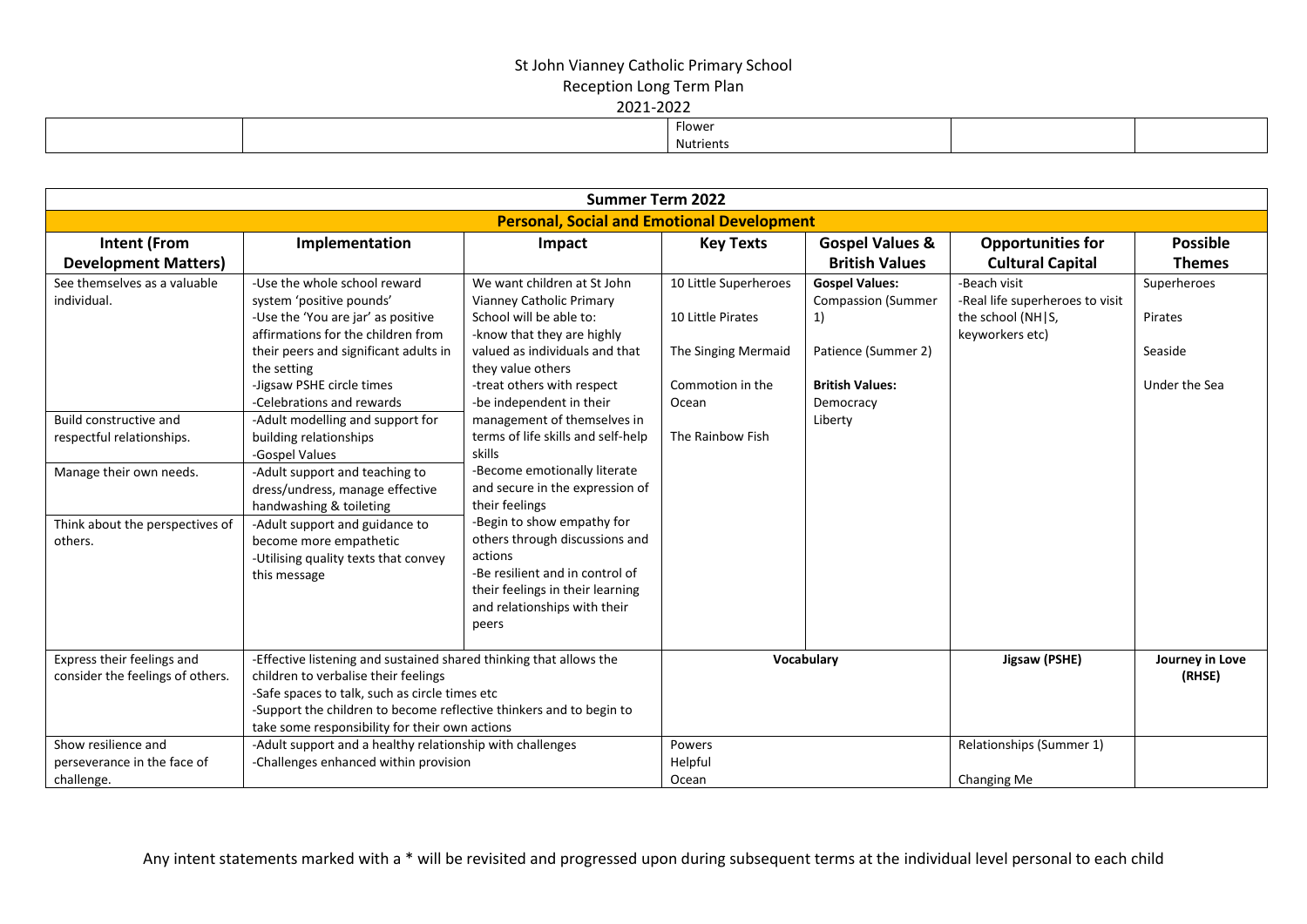## St John Vianney Catholic Primary School

Reception Long Term Plan

| 2021-2022 |  |
|-----------|--|
|           |  |

| Identify and moderate their                                                                                       | -Adult support to regulate feelings by providing strategies leading to |                                                        | Pearl         |                                                                   | (Summer 2)                                          |
|-------------------------------------------------------------------------------------------------------------------|------------------------------------------------------------------------|--------------------------------------------------------|---------------|-------------------------------------------------------------------|-----------------------------------------------------|
| own feelings socially and                                                                                         | the zone of proximal development.                                      |                                                        | Seaweed       |                                                                   |                                                     |
| emotionally.                                                                                                      |                                                                        |                                                        | Sharing       |                                                                   |                                                     |
|                                                                                                                   |                                                                        |                                                        | Understanding |                                                                   |                                                     |
|                                                                                                                   |                                                                        |                                                        | Generosity    |                                                                   |                                                     |
|                                                                                                                   | <b>Self-Regulation Early Learning Goal</b>                             | <b>Managing Self Early Learning Goal</b>               |               |                                                                   | <b>Building Relationships Early Learning Goal</b>   |
| Children at the expected level of development will:                                                               |                                                                        | Children at the expected level of development will:    |               |                                                                   | Children at the expected level of development will: |
|                                                                                                                   | - Show an understanding of their own feelings and those of others,     | Be confident to try new activities and show            |               | - Work and play cooperatively and take turns with others;         |                                                     |
| and begin to                                                                                                      |                                                                        | independence, resilience and                           |               | - Form positive attachments to adults and friendships with peers; |                                                     |
| regulate their behaviour accordingly;                                                                             |                                                                        | perseverance in the face of challenge;                 |               | - Show sensitivity to their own and to others' needs.             |                                                     |
|                                                                                                                   | - Set and work towards simple goals, being able to wait for what they  | - Explain the reasons for rules, know right from wrong |               |                                                                   |                                                     |
| want and                                                                                                          |                                                                        | and try to behave                                      |               |                                                                   |                                                     |
| control their immediate impulses when appropriate;                                                                |                                                                        | accordingly;                                           |               |                                                                   |                                                     |
| - Give focused attention to what the teacher says, responding                                                     |                                                                        | - Manage their own basic hygiene and personal needs,   |               |                                                                   |                                                     |
| appropriately                                                                                                     |                                                                        | including dressing, going                              |               |                                                                   |                                                     |
| even when engaged in activity, and show an ability to follow<br>to the toilet and understanding the importance of |                                                                        |                                                        |               |                                                                   |                                                     |
| instructions                                                                                                      |                                                                        | healthy food choices.                                  |               |                                                                   |                                                     |
| involving several ideas or actions.                                                                               |                                                                        |                                                        |               |                                                                   |                                                     |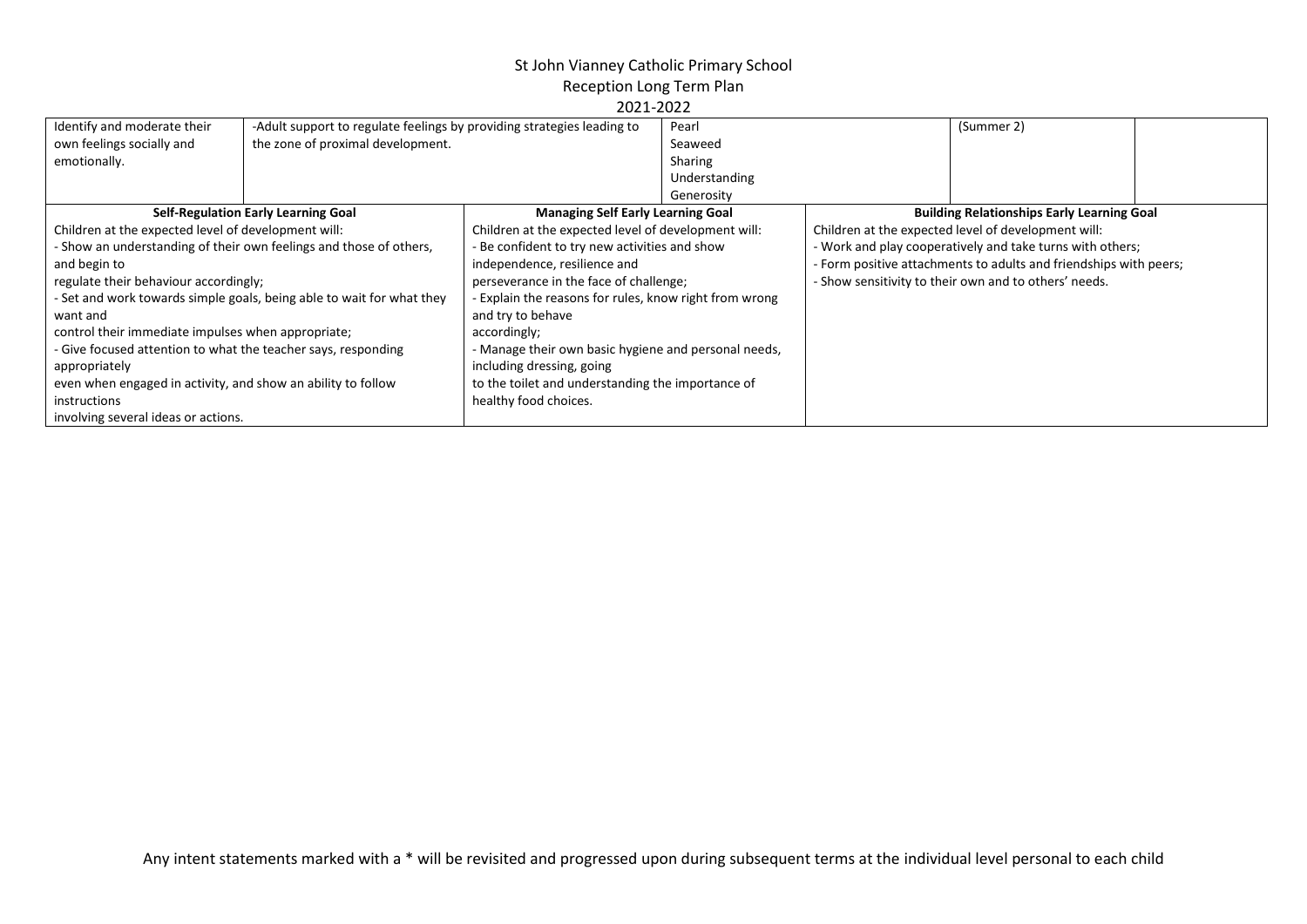| Autumn Term 2021                                                                                                                                                                                                                                                                                                                                                                                                                    |                                                                                                                                                                                                                             |                                                                                                                                                                                                                                                                                                                                           |                                                                                                                                                                                                                            |                                                                                                                               |                                                                                                                                                                                                                                                                                      |                                                                                        |  |  |  |
|-------------------------------------------------------------------------------------------------------------------------------------------------------------------------------------------------------------------------------------------------------------------------------------------------------------------------------------------------------------------------------------------------------------------------------------|-----------------------------------------------------------------------------------------------------------------------------------------------------------------------------------------------------------------------------|-------------------------------------------------------------------------------------------------------------------------------------------------------------------------------------------------------------------------------------------------------------------------------------------------------------------------------------------|----------------------------------------------------------------------------------------------------------------------------------------------------------------------------------------------------------------------------|-------------------------------------------------------------------------------------------------------------------------------|--------------------------------------------------------------------------------------------------------------------------------------------------------------------------------------------------------------------------------------------------------------------------------------|----------------------------------------------------------------------------------------|--|--|--|
|                                                                                                                                                                                                                                                                                                                                                                                                                                     |                                                                                                                                                                                                                             | <b>Physical Development</b>                                                                                                                                                                                                                                                                                                               |                                                                                                                                                                                                                            |                                                                                                                               |                                                                                                                                                                                                                                                                                      |                                                                                        |  |  |  |
| <b>Intent (From</b><br><b>Development Matters)</b>                                                                                                                                                                                                                                                                                                                                                                                  | Implementation                                                                                                                                                                                                              | Impact                                                                                                                                                                                                                                                                                                                                    | <b>Key Texts</b>                                                                                                                                                                                                           | <b>Gospel Values &amp;</b><br><b>British Values</b>                                                                           | <b>Opportunities for</b><br><b>Cultural Capital</b>                                                                                                                                                                                                                                  | <b>Possible</b><br><b>Themes</b>                                                       |  |  |  |
| Revise and refine the<br>fundamental movement skills<br>they have already acquired:<br>- rolling<br>- crawling<br>- walking<br>- jumping<br>- running<br>- hopping<br>- skipping<br>- climbing<br>Develop their small motor skills<br>so that they can use a range of<br>tools competently, safely and<br>confidently. Suggested tools:<br>pencils for drawing and writing,<br>paintbrushes, scissors, knives,<br>forks and spoons. | -Daily physical activities<br>-Daily Mile<br>-Weekly PE sessions<br>-Go Noodle<br>-Daily dough disco<br>-Dedicated fine motor skills area in<br>the classroom<br>-Access to a wide variety of<br>resources within provision | We want children at St John<br>Vianney Catholic Primary<br>School will be able to:<br>-move in a variety of different<br>ways with confidence<br>-form letters correctly through<br>targeted fine motor activities<br>and teaching<br>-develop and maintain a good<br>posture<br>-be able to manage themselves<br>in different situations | The Colour Monster<br>Pete the Cat and his<br>school shoes<br><b>Starting School</b><br>You Choose<br>Perfectly Norman<br>On Sudden Hill<br>Ruby's Worry<br>Funnybones<br>The Leaf Thief<br>Christopher Pumpkin<br>Leafman | <b>Gospel Values:</b><br>-Respect<br>(Autumn 1)<br>-Generosity<br>(Autumn 2)<br><b>British Values:</b><br>Tolerance & Respect | -Stay & Play sessions for<br>parents where the children<br>can demonstrate their<br>knowledge of their setting<br>and share their experiences<br>with their parents/carers<br>-Celebrations such as<br>birthdays<br>-Bonfire Night experiences<br>-Christmas songs at Reeve<br>Court | All about me<br>Family<br><b>Bodies</b><br>Difference and<br>individuality<br>Feelings |  |  |  |
| Develop the foundations of a<br>handwriting style which is fast,<br>accurate and efficient.                                                                                                                                                                                                                                                                                                                                         | -Read Write Inc phonics                                                                                                                                                                                                     |                                                                                                                                                                                                                                                                                                                                           | Kipper's Birthday                                                                                                                                                                                                          | Vocabulary                                                                                                                    | Jigsaw (PSHE)                                                                                                                                                                                                                                                                        | Journey in Love<br>(RHSE)                                                              |  |  |  |
| Use their core muscle strength<br>to achieve a good posture<br>when sitting at a table or sitting<br>on the floor.<br>Further develop the skills they<br>need to manage the school day<br>successfully:<br>- lining up and queuing                                                                                                                                                                                                  | -Tables used to sit at for writing<br>-Adult support and modelling                                                                                                                                                          |                                                                                                                                                                                                                                                                                                                                           | Feelings<br>Friendship<br>Difference<br>Individual<br>Choice<br>Respect<br>Change<br>Autumn                                                                                                                                |                                                                                                                               | -Being me in my world<br>(Autumn 1)<br>-Celebrating Difference<br>(Autumn 2)                                                                                                                                                                                                         |                                                                                        |  |  |  |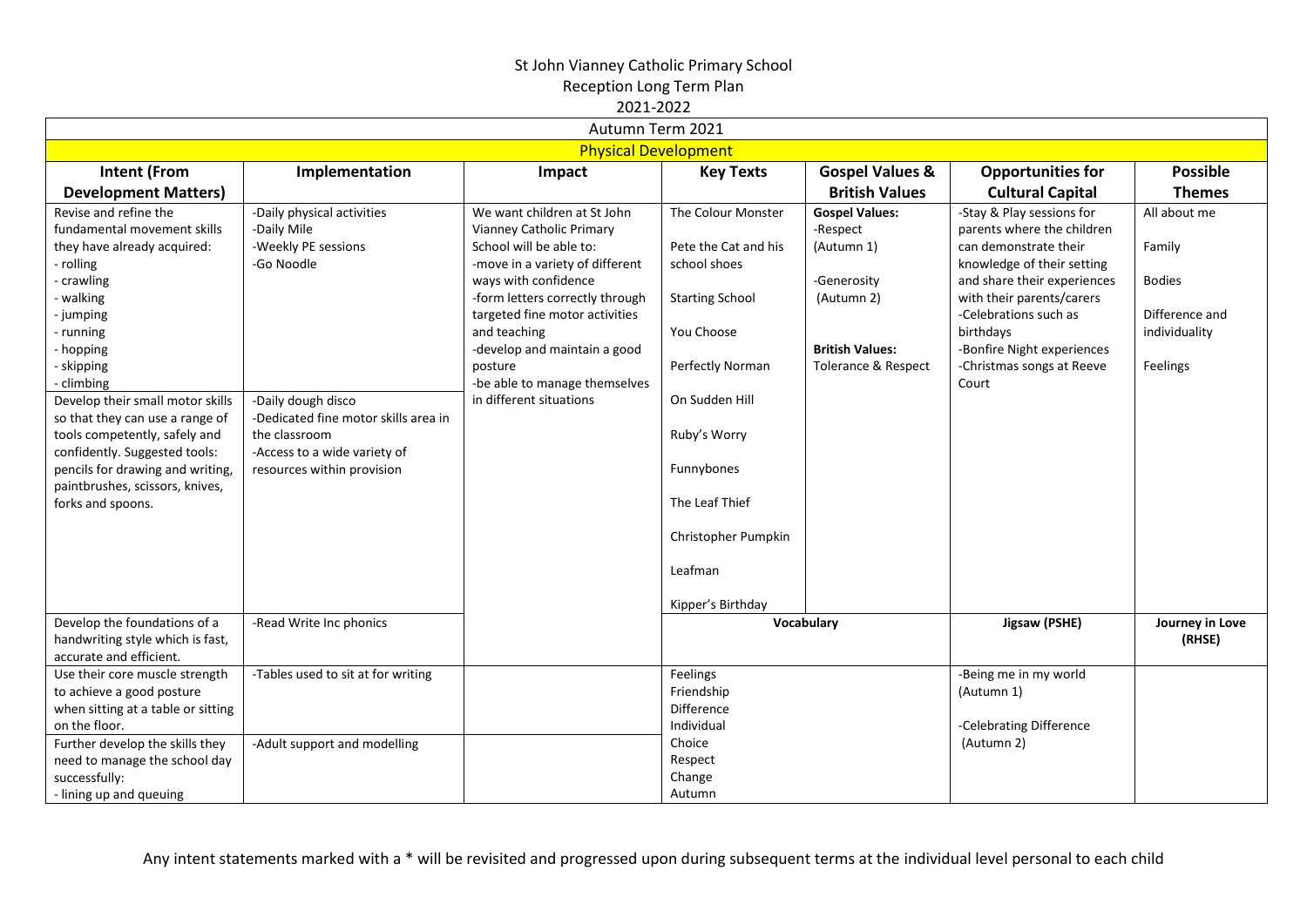| - mealtimes                          |  |  |  |
|--------------------------------------|--|--|--|
| - nerson<br>nvgien <sup>2</sup><br>. |  |  |  |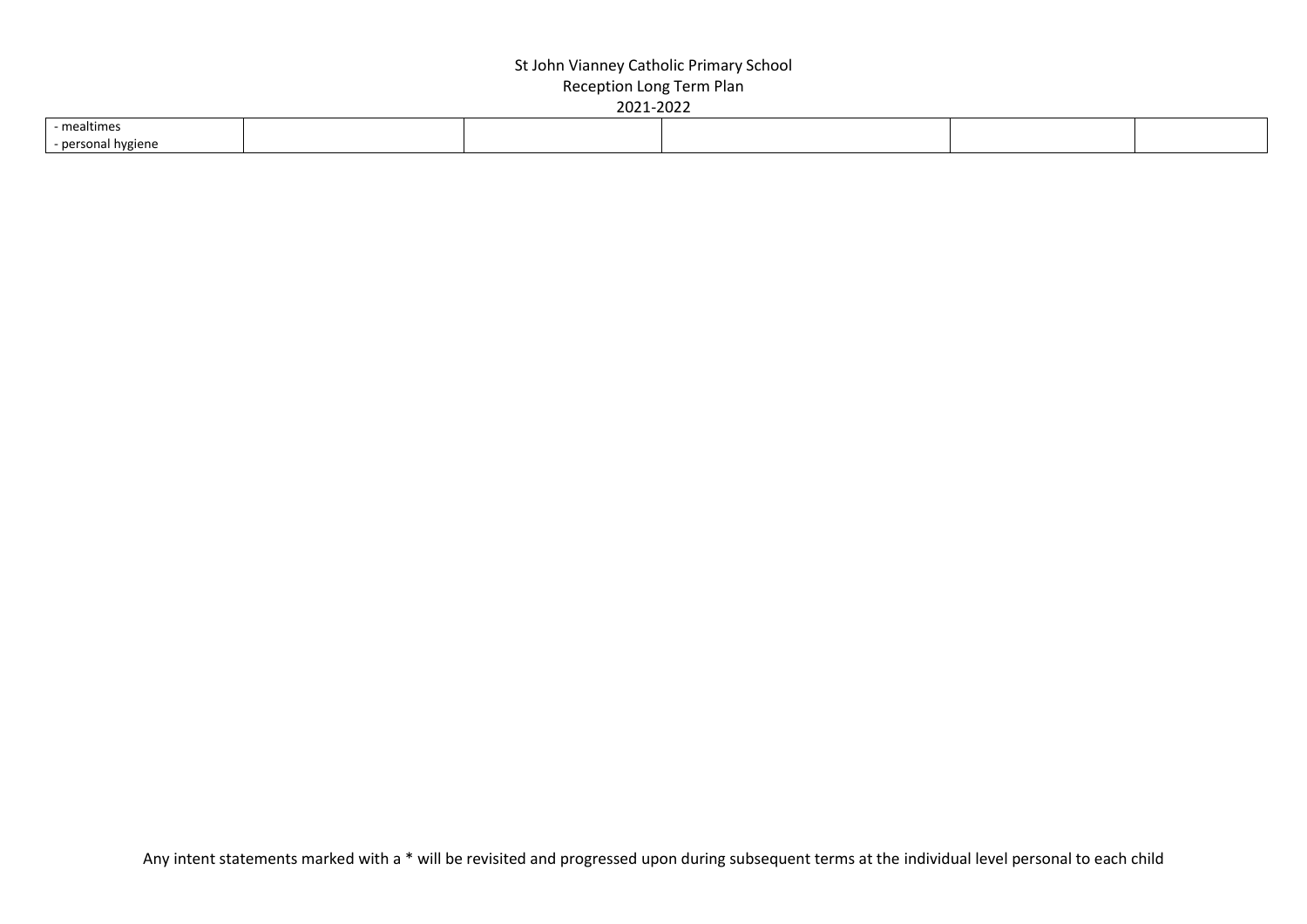| Spring Term 2022                                                                                                                                                                                                                                                                                                                             |                                                                                                                                                                  |                                                                                                                                                                                                                                                                                                                                                                                                                                                                                                      |                                                                                                                                                                               |                                                                                                                               |                                                           |                                                                       |  |  |  |
|----------------------------------------------------------------------------------------------------------------------------------------------------------------------------------------------------------------------------------------------------------------------------------------------------------------------------------------------|------------------------------------------------------------------------------------------------------------------------------------------------------------------|------------------------------------------------------------------------------------------------------------------------------------------------------------------------------------------------------------------------------------------------------------------------------------------------------------------------------------------------------------------------------------------------------------------------------------------------------------------------------------------------------|-------------------------------------------------------------------------------------------------------------------------------------------------------------------------------|-------------------------------------------------------------------------------------------------------------------------------|-----------------------------------------------------------|-----------------------------------------------------------------------|--|--|--|
|                                                                                                                                                                                                                                                                                                                                              | <b>Physical Development</b>                                                                                                                                      |                                                                                                                                                                                                                                                                                                                                                                                                                                                                                                      |                                                                                                                                                                               |                                                                                                                               |                                                           |                                                                       |  |  |  |
| <b>Intent (From</b>                                                                                                                                                                                                                                                                                                                          | Implementation                                                                                                                                                   | Impact                                                                                                                                                                                                                                                                                                                                                                                                                                                                                               | <b>Key Texts</b>                                                                                                                                                              | <b>Gospel Values &amp;</b>                                                                                                    | <b>Opportunities for</b>                                  | <b>Possible</b>                                                       |  |  |  |
| <b>Development Matters)</b>                                                                                                                                                                                                                                                                                                                  |                                                                                                                                                                  |                                                                                                                                                                                                                                                                                                                                                                                                                                                                                                      |                                                                                                                                                                               | <b>British Values</b>                                                                                                         | <b>Cultural Capital</b>                                   | <b>Themes</b>                                                         |  |  |  |
| Progress towards a more fluent<br>style of moving, with<br>developing control and grace.<br>Develop the overall body<br>strength, co-ordination,<br>balance and agility needed to<br>engage successfully with future<br>physical education sessions and<br>other physical disciplines<br>including dance, gymnastics,<br>sport and swimming. | - Daily physical activities<br>-Daily Mile<br>-Weekly PE sessions<br>-Go Noodle<br>Daily physical activities<br>-Daily Mile<br>-Weekly PE sessions<br>-Go Noodle | We want children at St John<br>Vianney Catholic Primary<br>School will be able to:<br>-move in a variety of different<br>ways with confidence<br>-form letters correctly through<br>targeted fine motor activities<br>and teaching<br>-develop and maintain a good<br>posture<br>-be able to manage themselves<br>in different situations<br>-become physically ready for<br>future physical education by<br>learning the foundations of<br>movements and skills<br>-confident in using a variety of | The Emperors Egg<br>Antarctica (NF text)<br>Lost & Found<br>Jack and the<br>Beanstalk<br>Jasper's Beanstalk<br>Jack & the Jelly Bean<br>tree<br>Goldilocks and the 3<br>Bears | <b>Gospel Values:</b><br>Honesty<br>(Spring 1)<br>Forgiveness (Spring 2)<br><b>British Values:</b><br>-Responsibility<br>-Law | - Police Visit to school to<br>discuss right from wrong   | Winter<br>Frozen lands<br>Antarctica<br><b>Fairy Tales</b><br>Growing |  |  |  |
| Confidently and safely use a<br>range of large and small<br>apparatus indoors and outside,<br>alone and in a group.                                                                                                                                                                                                                          | Daily physical activities<br>-Daily Mile<br>-Weekly PE sessions<br>-Go Noodle                                                                                    | different apparatus                                                                                                                                                                                                                                                                                                                                                                                                                                                                                  |                                                                                                                                                                               | Vocabulary                                                                                                                    | Jigsaw (PSHE)                                             | Journey in Love<br>(RHSE)                                             |  |  |  |
| Develop overall body-strength,<br>balance, co-ordination<br>Further develop the skills they                                                                                                                                                                                                                                                  | -Adult support and modelling                                                                                                                                     |                                                                                                                                                                                                                                                                                                                                                                                                                                                                                                      | Antarctica<br>Globe<br>World<br>Frozen<br>Glacier                                                                                                                             |                                                                                                                               | -Dreams and Goals (Spring 1)<br>-Healthy Me<br>(Spring 2) |                                                                       |  |  |  |
| need to manage the school day<br>successfully:<br>- lining up and queuing<br>- mealtimes<br>- personal hygiene                                                                                                                                                                                                                               |                                                                                                                                                                  |                                                                                                                                                                                                                                                                                                                                                                                                                                                                                                      | <b>Morals</b><br>Plant<br>Roots<br>Shoots<br>Flower<br><b>Nutrients</b>                                                                                                       |                                                                                                                               |                                                           |                                                                       |  |  |  |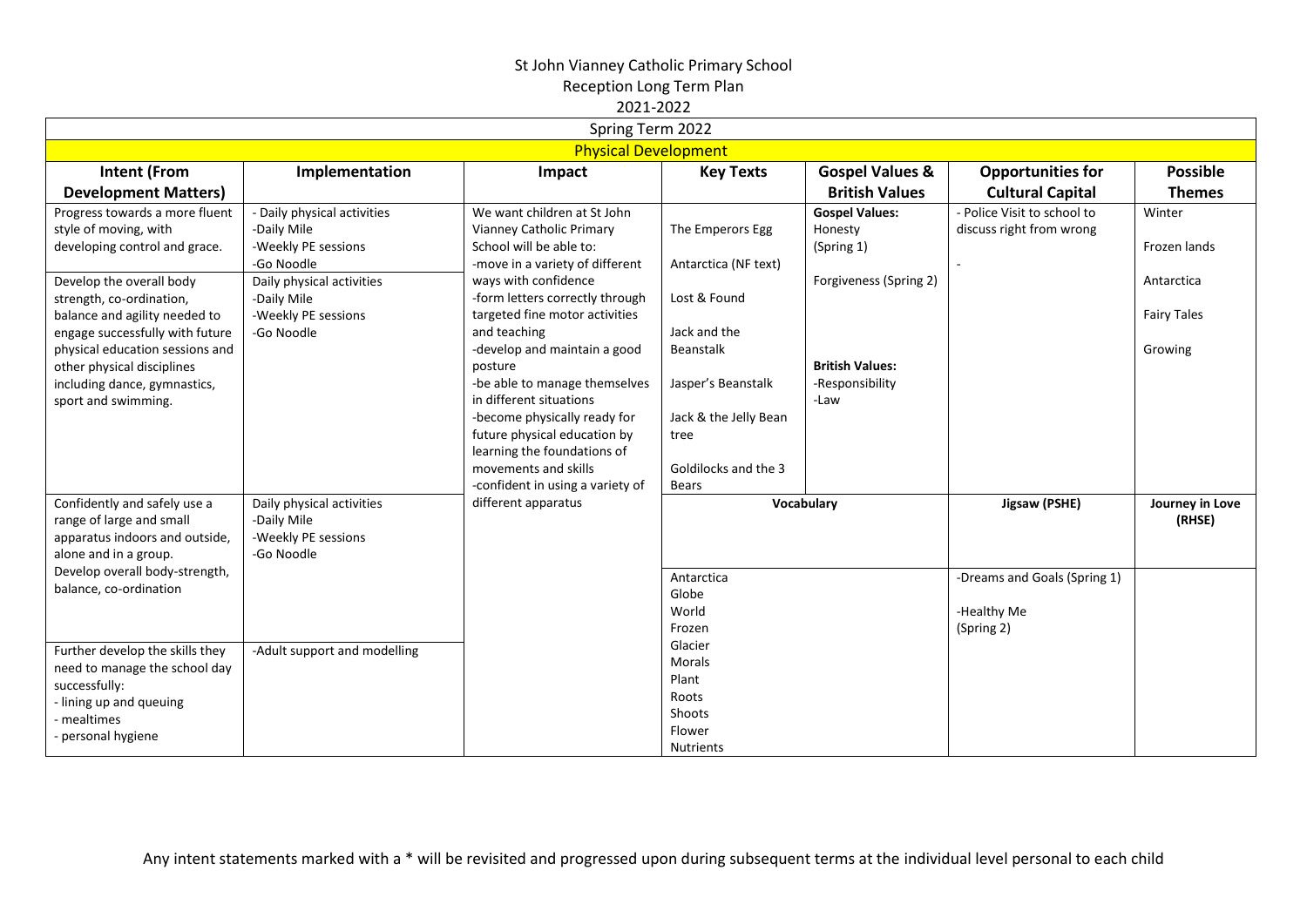$2021.2022$ 

|                                                     |                                               | 2021-2022                         |                       |                                                     |                                 |                 |
|-----------------------------------------------------|-----------------------------------------------|-----------------------------------|-----------------------|-----------------------------------------------------|---------------------------------|-----------------|
|                                                     |                                               | Summer Term 2022                  |                       |                                                     |                                 |                 |
|                                                     |                                               | <b>Physical Development</b>       |                       |                                                     |                                 |                 |
| <b>Intent (From Development</b>                     | Implementation                                | Impact                            | <b>Key Texts</b>      | <b>Gospel Values &amp;</b>                          | <b>Opportunities for</b>        | <b>Possible</b> |
| Matters)                                            |                                               |                                   |                       | <b>British Values</b>                               | <b>Cultural Capital</b>         | <b>Themes</b>   |
| Further develop and refine a                        | - Daily physical activities                   | We want children at St John       | 10 Little Superheroes | <b>Gospel Values:</b>                               | -Beach visit                    | Superheroes     |
| range of ball skills including:                     | -Daily Mile                                   | Vianney Catholic Primary          |                       | <b>Compassion (Summer</b>                           | -Real life superheroes to visit |                 |
| throwing, catching, kicking,                        | -Weekly PE sessions                           | School will be able to:           | 10 Little Pirates     | 1)                                                  | the school (NHS, keyworkers     | Pirates         |
| passing, batting, and aiming.                       | -Go Noodle                                    | -learn and utilise effective ball |                       |                                                     | etc)                            |                 |
| Develop confidence,                                 |                                               | skills                            | The Singing Mermaid   | Patience (Summer 2)                                 |                                 | Seaside         |
| competence, precision and                           |                                               | -be able to explain how they      |                       |                                                     |                                 |                 |
| accuracy when engaging in                           |                                               | can help to keep themselves       | Commotion in the      | <b>British Values:</b>                              |                                 | Under the Sea   |
| activities that involve a ball.                     |                                               | healthy                           | Ocean                 | Democracy                                           |                                 |                 |
| Know and talk about the                             | - Daily physical activities                   | -be confident in using a variety  |                       | Liberty                                             |                                 |                 |
| different factors that support                      | -Daily Mile                                   | of different apparatus            | The Rainbow Fish      |                                                     |                                 |                 |
| their overall health and                            | -Weekly PE sessions                           | -be able to develop their         |                       |                                                     |                                 |                 |
| wellbeing:                                          | -Go Noodle                                    | strength and co-ordination for    |                       |                                                     |                                 |                 |
| - regular physical activity                         | -Small group adult led learning               | different physical activities     |                       |                                                     |                                 |                 |
| - healthy eating                                    | time                                          |                                   |                       |                                                     |                                 |                 |
| - toothbrushing                                     |                                               |                                   |                       |                                                     |                                 |                 |
| - sensible amounts of 'screen<br>time'              |                                               |                                   |                       |                                                     |                                 |                 |
| - having a good sleep routine                       |                                               |                                   |                       |                                                     |                                 |                 |
| - being a safe pedestrian                           |                                               |                                   |                       |                                                     |                                 |                 |
| Confidently and safely use a                        | - Daily physical activities                   |                                   |                       | Vocabulary                                          | Jigsaw (PSHE)                   | Journey in Love |
| range of large and small                            | -Daily Mile                                   |                                   |                       |                                                     |                                 | (RHSE)          |
| apparatus indoors and outside,                      | -Weekly PE sessions                           |                                   |                       |                                                     |                                 |                 |
| alone and in a group.                               | -Go Noodle                                    |                                   |                       |                                                     |                                 |                 |
| Develop overall body-strength,                      |                                               |                                   |                       |                                                     |                                 |                 |
| balance, co-ordination                              |                                               |                                   |                       |                                                     |                                 |                 |
| Further develop the skills                          | - Daily physical activities                   |                                   | Powers                |                                                     | Relationships (Summer 1)        |                 |
| they need to manage the                             | -Daily Mile                                   |                                   | Helpful               |                                                     |                                 |                 |
| school day successfully:                            | -Weekly PE sessions                           |                                   | Ocean                 |                                                     | Changing Me                     |                 |
|                                                     | -Go Noodle                                    |                                   | Pearl                 |                                                     | (Summer 2)                      |                 |
| - lining up and queuing                             |                                               |                                   | Seaweed               |                                                     |                                 |                 |
| - mealtimes                                         |                                               |                                   | Sharing               |                                                     |                                 |                 |
| - personal hygiene                                  |                                               |                                   | Understanding         |                                                     |                                 |                 |
|                                                     |                                               |                                   | Generosity            |                                                     |                                 |                 |
|                                                     | <b>Gross Motor Skills Early Learning Goal</b> |                                   |                       | <b>Fine Motor Skills Early Learning Goal</b>        |                                 |                 |
| Children at the expected level of development will: |                                               |                                   |                       | Children at the expected level of development will: |                                 |                 |

Any intent statements marked with a \* will be revisited and progressed upon during subsequent terms at the individual level personal to each child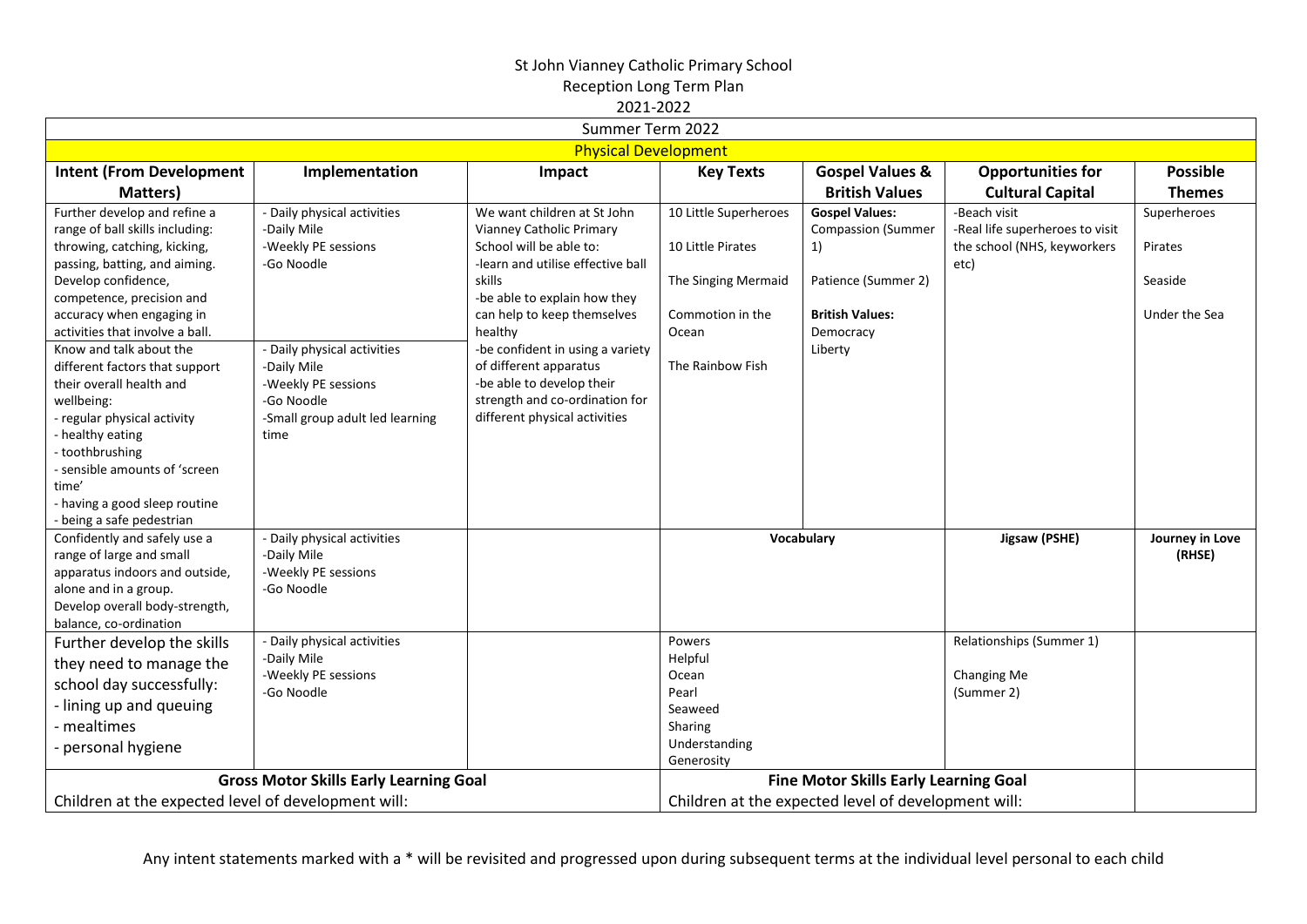## St John Vianney Catholic Primary School

| Reception Long Term Plan |  |  |  |
|--------------------------|--|--|--|
|--------------------------|--|--|--|

| 2021-2022 |  |
|-----------|--|

| LULI LULL                                                                      |                                                                       |  |  |  |  |  |
|--------------------------------------------------------------------------------|-----------------------------------------------------------------------|--|--|--|--|--|
| - Negotiate space and obstacles safely, with consideration for themselves and  | - Hold a pencil effectively in preparation for fluent writing – using |  |  |  |  |  |
| others:                                                                        | the tripod grip                                                       |  |  |  |  |  |
| - Demonstrate strength, balance and coordination when playing;                 | in almost all cases;                                                  |  |  |  |  |  |
| - Move energetically, such as running, jumping, dancing, hopping, skipping and | - Use a range of small tools, including scissors, paint brushes and   |  |  |  |  |  |
| climbing.                                                                      | cutlery;                                                              |  |  |  |  |  |
|                                                                                | - Begin to show accuracy and care when drawing.                       |  |  |  |  |  |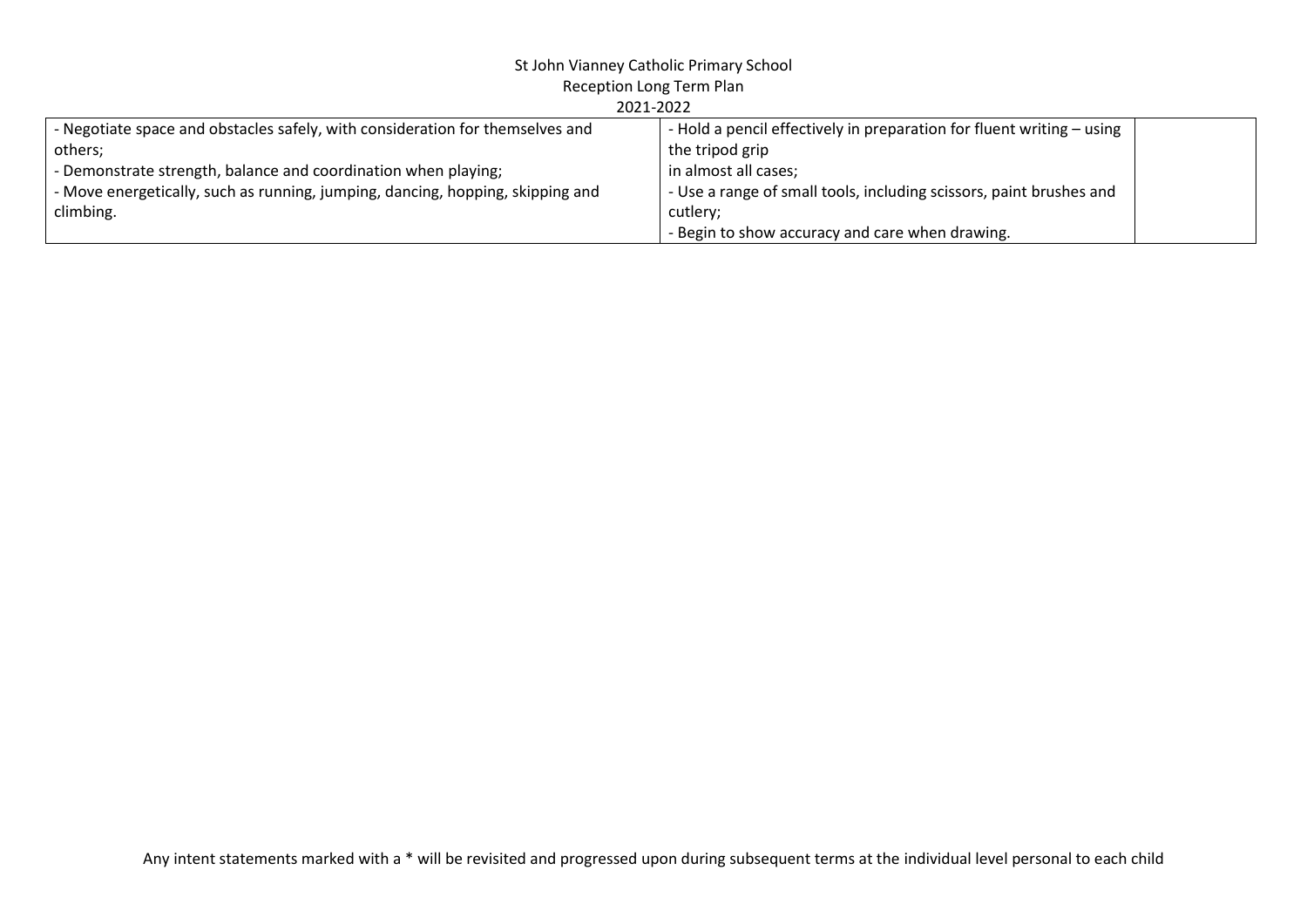|                                                               |                         | ZUZI-ZUZZ                      |                        |                                |                             |                           |  |  |
|---------------------------------------------------------------|-------------------------|--------------------------------|------------------------|--------------------------------|-----------------------------|---------------------------|--|--|
| Autumn Term 2021                                              |                         |                                |                        |                                |                             |                           |  |  |
|                                                               |                         | Literacy                       |                        |                                |                             |                           |  |  |
| <b>Intent (From Development</b>                               | Implementation          | Impact                         | <b>Skills</b>          | <b>Gospel Values &amp;</b>     | <b>Opportunities for</b>    |                           |  |  |
| Matters)                                                      |                         |                                |                        | <b>British Values</b>          | <b>Cultural Capital</b>     |                           |  |  |
| Read individual letters by saying                             | -Read Write Inc Phonics | We want children at St John    | The Colour Monster     | <b>Gospel Values:</b>          | -Stay & Play sessions for   | All about me              |  |  |
| the sounds for them.                                          |                         | Vianney Catholic Primary       |                        | -Respect                       | parents where the children  |                           |  |  |
| Blend sounds into words, so that                              | -Read Write Inc Phonics | School to be able to to:       | Pete the Cat and his   | (Autumn 1)                     | can demonstrate their       | Family                    |  |  |
| they can read short words made                                |                         | -read speedily and confidently | school shoes           |                                | knowledge of their setting  |                           |  |  |
| up of known letter-sound                                      |                         | individual letter sounds       |                        | -Generosity                    | and share their experiences | <b>Bodies</b>             |  |  |
| correspondences.                                              |                         | -speedily and confidently      | <b>Starting School</b> | (Autumn 2)                     | with their parents/carers   |                           |  |  |
| Form lower-case and capital                                   | -Read Write Inc Phonics | blend words when reading       |                        |                                | -Celebrations such as       | Difference and            |  |  |
| letters correctly.                                            |                         | -form letters correctly and    | You Choose             |                                | birthdays                   | individuality             |  |  |
|                                                               |                         | with increasing fluency        |                        | <b>British Values:</b>         | -Bonfire Night experiences  |                           |  |  |
|                                                               |                         | -use their phonic knowledge    | Perfectly Norman       | <b>Tolerance &amp; Respect</b> | -Christmas songs at Reeve   | Feelings                  |  |  |
|                                                               |                         | to be able to write words      |                        |                                | Court                       |                           |  |  |
|                                                               |                         |                                | On Sudden Hill         |                                |                             |                           |  |  |
|                                                               |                         |                                |                        |                                |                             |                           |  |  |
|                                                               |                         |                                | Ruby's Worry           |                                |                             |                           |  |  |
|                                                               |                         |                                | Funnybones             |                                |                             |                           |  |  |
|                                                               |                         |                                |                        |                                |                             |                           |  |  |
|                                                               |                         |                                | The Leaf Thief         |                                |                             |                           |  |  |
|                                                               |                         |                                |                        |                                |                             |                           |  |  |
|                                                               |                         |                                | Christopher Pumpkin    |                                |                             |                           |  |  |
|                                                               |                         |                                |                        |                                |                             |                           |  |  |
|                                                               |                         |                                | Leafman                |                                |                             |                           |  |  |
|                                                               |                         |                                |                        |                                |                             |                           |  |  |
|                                                               |                         |                                | Kipper's Birthday      |                                |                             |                           |  |  |
| Spell words by identifying the<br>sounds and then writing the | -Read Write Inc Phonics |                                |                        | Vocabulary                     | Jigsaw (PSHE)               | Journey in Love<br>(RHSE) |  |  |
| sound with letter/s.                                          |                         |                                | Feelings               |                                | -Being me in my world       |                           |  |  |
|                                                               |                         |                                | Friendship             |                                | (Autumn 1)                  |                           |  |  |
|                                                               |                         |                                | <b>Difference</b>      |                                |                             |                           |  |  |
|                                                               |                         |                                | Individual             |                                | -Celebrating Difference     |                           |  |  |
|                                                               |                         |                                | Choice                 |                                | (Autumn 2)                  |                           |  |  |
|                                                               |                         |                                | Respect                |                                |                             |                           |  |  |
|                                                               |                         |                                | Change                 |                                |                             |                           |  |  |
|                                                               |                         |                                | Autumn                 |                                |                             |                           |  |  |
|                                                               |                         |                                |                        |                                |                             |                           |  |  |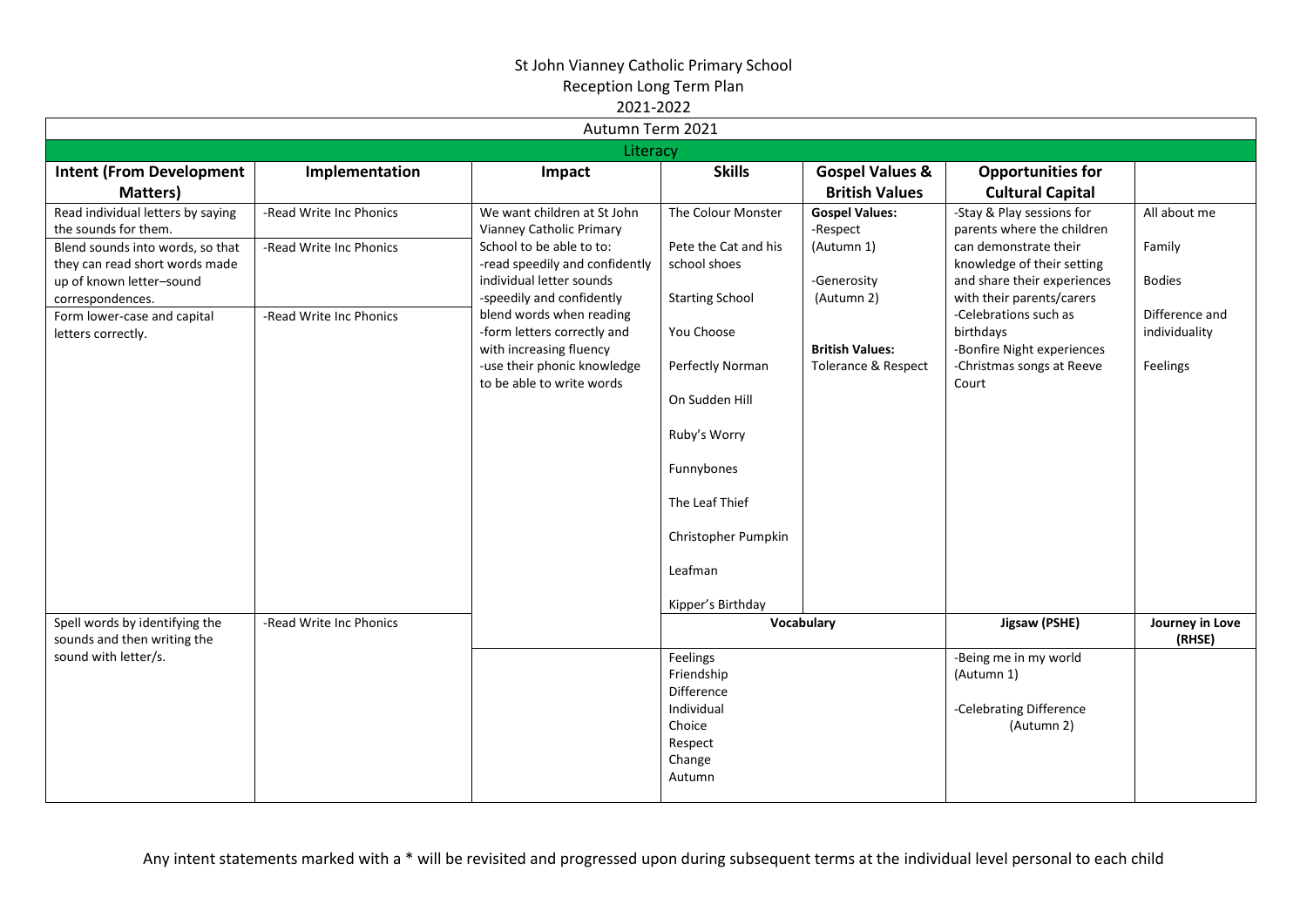|                                                                                                                                                                                                                                                                                                                                                                                                                                                                      |                                                                                                          | Spring Term 2022                                                                                                                                                                                                                                                                                                                                                                                                  |                                                                                                                                                                      |                                                                                                                                  |                                                         |                                                                       |
|----------------------------------------------------------------------------------------------------------------------------------------------------------------------------------------------------------------------------------------------------------------------------------------------------------------------------------------------------------------------------------------------------------------------------------------------------------------------|----------------------------------------------------------------------------------------------------------|-------------------------------------------------------------------------------------------------------------------------------------------------------------------------------------------------------------------------------------------------------------------------------------------------------------------------------------------------------------------------------------------------------------------|----------------------------------------------------------------------------------------------------------------------------------------------------------------------|----------------------------------------------------------------------------------------------------------------------------------|---------------------------------------------------------|-----------------------------------------------------------------------|
|                                                                                                                                                                                                                                                                                                                                                                                                                                                                      |                                                                                                          | Literacy                                                                                                                                                                                                                                                                                                                                                                                                          |                                                                                                                                                                      |                                                                                                                                  |                                                         |                                                                       |
| <b>Intent (From Development</b>                                                                                                                                                                                                                                                                                                                                                                                                                                      | Implementation                                                                                           | Impact                                                                                                                                                                                                                                                                                                                                                                                                            | <b>Key Texts</b>                                                                                                                                                     | <b>Gospel Values</b>                                                                                                             | <b>Opportunities for</b>                                | <b>Possible</b>                                                       |
| Matters)                                                                                                                                                                                                                                                                                                                                                                                                                                                             |                                                                                                          |                                                                                                                                                                                                                                                                                                                                                                                                                   |                                                                                                                                                                      | & British Values                                                                                                                 | <b>Cultural Capital</b>                                 | <b>Themes</b>                                                         |
| *Read some letter groups that<br>each represent one sound and<br>say sounds for them.<br>*Read a few common exception<br>words matched to the school's<br>phonic programme.<br>*Read simple phrases and<br>sentences made up of words with<br>known letter-sound<br>correspondences and, where<br>necessary, a few exception<br>words.<br>*Re-read books to build up their<br>confidence in word reading, their<br>fluency and their understanding<br>and enjoyment. | -Read Write Inc Phonics<br>-Read Write Inc Phonics<br>-Read Write Inc Phonics<br>-Read Write Inc Phonics | We want children at St John<br>Vianney Catholic Primary<br>School to be able to:<br>-read digraphs with speed and<br>confidence<br>-recognise and read common<br>exception words<br>- begin to read simple<br>sentences<br>-develop a love of reading and<br>sharing books and stories<br>-use their phonic knowledge<br>to spell and write words<br>-learn to re-read their work to<br>check that it makes sense | The Emperors Egg<br>Antarctica (NF text)<br>Lost & Found<br>Jack and the<br>Beanstalk<br>Jasper's Beanstalk<br>Jack & the Jelly Bean<br>tree<br>Goldilocks and the 3 | <b>Gospel Values:</b><br>Honesty<br>(Spring 1)<br>Forgiveness (Spring<br>2)<br><b>British Values:</b><br>-Responsibility<br>-Law | - Police Visit to school to<br>discuss right from wrong | Winter<br>Frozen lands<br>Antarctica<br><b>Fairy Tales</b><br>Growing |
| Form lower-case and begin to<br>form capital letters correctly.                                                                                                                                                                                                                                                                                                                                                                                                      | -Read Write Inc Phonics                                                                                  |                                                                                                                                                                                                                                                                                                                                                                                                                   | Bears<br>Vocabulary                                                                                                                                                  |                                                                                                                                  | Jigsaw (PSHE)                                           | Journey in<br>Love (RHSE)                                             |
| *Spell words by identifying the<br>sounds and then writing the<br>sound with letter/s.                                                                                                                                                                                                                                                                                                                                                                               | -Read Write Inc Phonics                                                                                  |                                                                                                                                                                                                                                                                                                                                                                                                                   | Antarctica<br>Globe<br>World                                                                                                                                         |                                                                                                                                  | -Dreams and Goals (Spring 1)<br>-Healthy Me             |                                                                       |
| Begin to re-read what they have<br>written to check that it makes<br>sense.                                                                                                                                                                                                                                                                                                                                                                                          | -Read Write Inc Phonics                                                                                  |                                                                                                                                                                                                                                                                                                                                                                                                                   | Frozen<br>Glacier<br><b>Morals</b><br>Plant<br>Roots<br>Shoots<br>Flower<br><b>Nutrients</b>                                                                         |                                                                                                                                  | (Spring 2)                                              |                                                                       |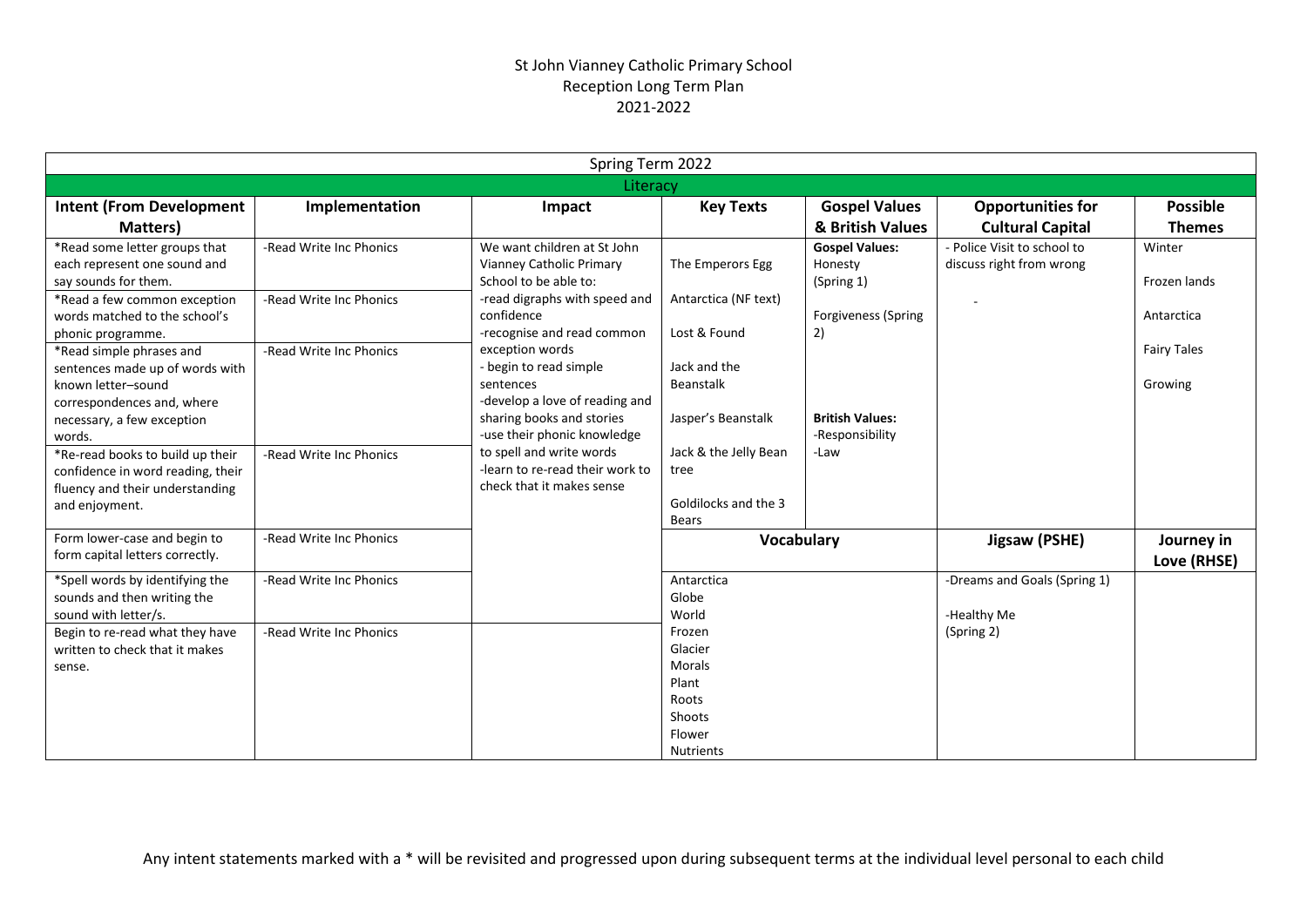|                                                                 |                                                      | LULI LULI<br>Summer Term 2022                       |                       |                        |                                                                   |                 |
|-----------------------------------------------------------------|------------------------------------------------------|-----------------------------------------------------|-----------------------|------------------------|-------------------------------------------------------------------|-----------------|
|                                                                 |                                                      |                                                     |                       |                        |                                                                   |                 |
|                                                                 |                                                      | Literacy                                            |                       |                        |                                                                   |                 |
| <b>Intent (From Development</b>                                 | Implementation                                       | Impact                                              | <b>Key Texts</b>      | <b>Gospel Values</b>   | <b>Opportunities for</b>                                          | <b>Possible</b> |
| Matters)                                                        |                                                      |                                                     |                       | & British Values       | <b>Cultural Capital</b>                                           | <b>Themes</b>   |
| Read some letter groups that                                    | -Read Write Inc Phonics                              | We want children at St John                         | 10 Little Superheroes | <b>Gospel Values:</b>  | -Beach visit                                                      | Superheroes     |
| each represent one sound and                                    |                                                      | Vianney Catholic Primary                            |                       | Compassion             | -Real life superheroes to visit                                   |                 |
| say sounds for them.                                            |                                                      | School to be able to:                               | 10 Little Pirates     | (Summer 1)             | the school (NH S, keyworkers                                      | Pirates         |
|                                                                 |                                                      | -read digraphs with speed                           |                       |                        | etc)                                                              |                 |
|                                                                 |                                                      | and confidence                                      | The Singing Mermaid   | Patience (Summer       |                                                                   | Seaside         |
| Read a few common exception                                     | -Read Write Inc Phonics                              | -recognise and read common<br>exception words       | Commotion in the      | 2)                     |                                                                   | Under the Sea   |
| words matched to the school's                                   |                                                      | - begin to read simple                              | Ocean                 | <b>British Values:</b> |                                                                   |                 |
| phonic programme.                                               |                                                      | sentences                                           |                       | Democracy              |                                                                   |                 |
| Read simple phrases and                                         | -Read Write Inc Phonics                              | -develop a love of reading                          | The Rainbow Fish      | Liberty                |                                                                   |                 |
| sentences made up of words with                                 |                                                      | and sharing books and stories                       |                       |                        |                                                                   |                 |
| known letter-sound<br>correspondences and, where                |                                                      | -use their phonic knowledge                         |                       |                        |                                                                   |                 |
| necessary, a few exception                                      |                                                      | to spell and write words                            |                       |                        |                                                                   |                 |
| words.                                                          |                                                      | -learn to re-read their work                        |                       |                        |                                                                   |                 |
| Re-read these books to build up                                 | -Read Write Inc Phonics                              | to check that it makes sense                        |                       |                        |                                                                   |                 |
| their confidence in word reading,                               |                                                      |                                                     |                       |                        |                                                                   |                 |
| their fluency and their                                         |                                                      |                                                     |                       |                        |                                                                   |                 |
| understanding and enjoyment.                                    |                                                      |                                                     |                       |                        |                                                                   |                 |
| Form lower-case and capital                                     | -Read Write Inc Phonics                              |                                                     |                       |                        |                                                                   |                 |
| letters correctly.                                              |                                                      |                                                     |                       |                        |                                                                   |                 |
| Spell words by identifying the                                  | -Read Write Inc Phonics                              |                                                     | Vocabulary            |                        | Jigsaw (PSHE)                                                     | Journey in Love |
| sounds and then writing the                                     | -The Write Stuff Approach                            |                                                     |                       |                        |                                                                   | (RHSE)          |
| sound with letter/s.                                            |                                                      |                                                     |                       |                        |                                                                   |                 |
| Re-read what they have written<br>to check that it makes sense. | -Read Write Inc Phonics<br>-The Write Stuff approach |                                                     | Powers<br>Helpful     |                        | Relationships (Summer 1)                                          |                 |
| Write short sentences with                                      | -Read Write Inc Phonics                              |                                                     | Ocean                 |                        | Changing Me                                                       |                 |
|                                                                 |                                                      |                                                     | Pearl                 |                        | (Summer 2)                                                        |                 |
| words with known sound-                                         | -The Write Stuff approach                            |                                                     | Seaweed               |                        |                                                                   |                 |
| letter correspondences                                          |                                                      |                                                     | Sharing               |                        |                                                                   |                 |
| using a capital letter and                                      |                                                      |                                                     | Understanding         |                        |                                                                   |                 |
| full stop.                                                      |                                                      |                                                     | Generosity            |                        |                                                                   |                 |
|                                                                 | <b>Comprehension Early Learning Goal</b>             | <b>Word Reading Early Learning Goal</b>             |                       |                        | <b>Writing Early Learning Goal</b>                                |                 |
| Children at the expected level of development will:             |                                                      | Children at the expected level of development will: |                       |                        | Children at the expected level of development will:               |                 |
|                                                                 |                                                      |                                                     |                       |                        | - Write recognisable letters, most of which are correctly formed; |                 |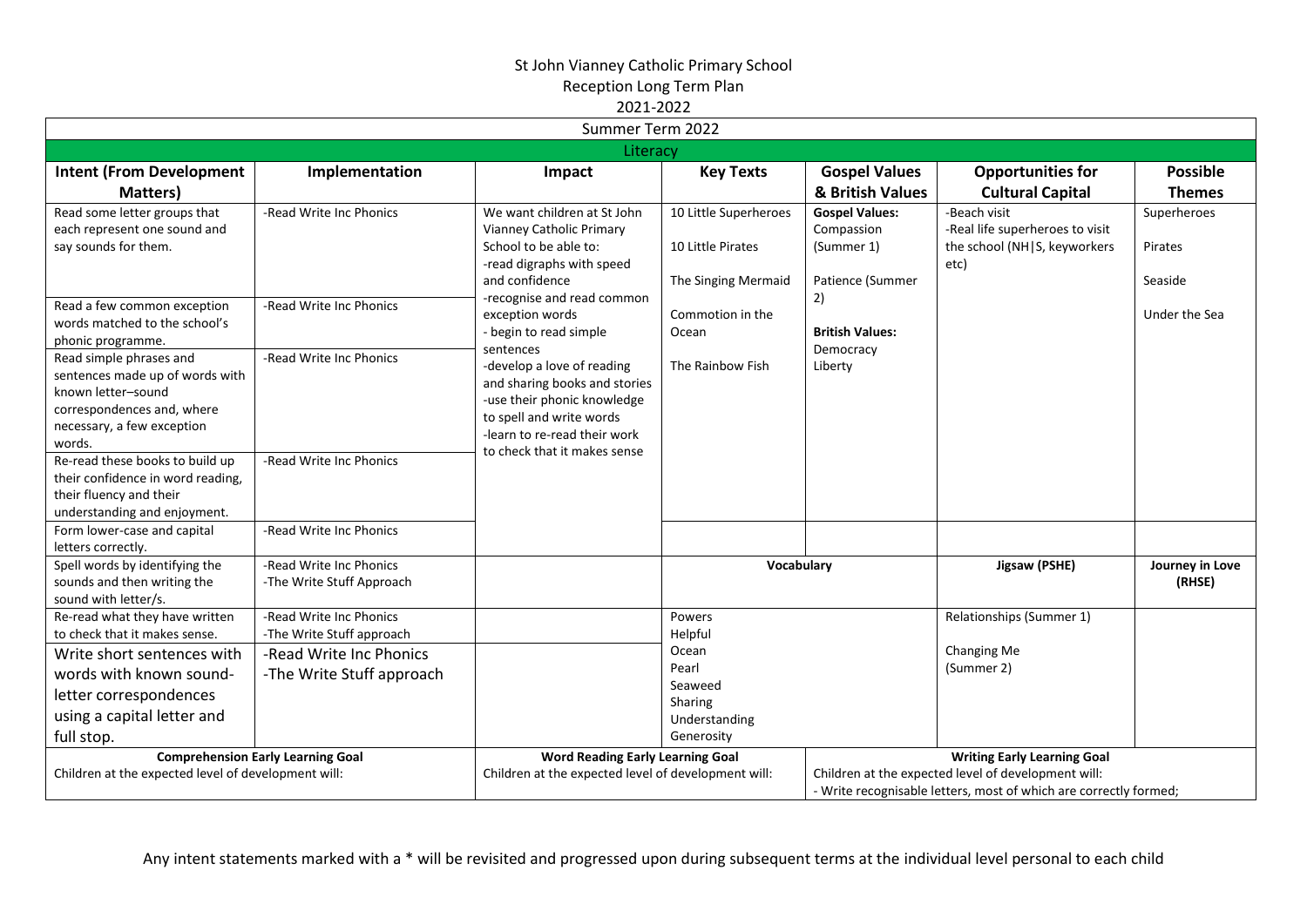| - Demonstrate understanding of what has been read to them by           | - Say a sound for each letter in the alphabet and at | - Spell words by identifying sounds in them and representing the sounds |
|------------------------------------------------------------------------|------------------------------------------------------|-------------------------------------------------------------------------|
| retelling stories                                                      | least 10 digraphs;                                   | with a                                                                  |
| and narratives using their own words and recently introduced           | - Read words consistent with their phonic knowledge  | letter or letters;                                                      |
| vocabulary;                                                            | by sound-blending;                                   | - Write simple phrases and sentences that can be read by others.        |
| - Anticipate – where appropriate – key events in stories;              | - Read aloud simple sentences and books that are     |                                                                         |
| - Use and understand recently introduced vocabulary during discussions | consistent with their phonic                         |                                                                         |
| about                                                                  | knowledge, including some common exception words.    |                                                                         |
| stories, non-fiction, rhymes and poems and during role-play.           |                                                      |                                                                         |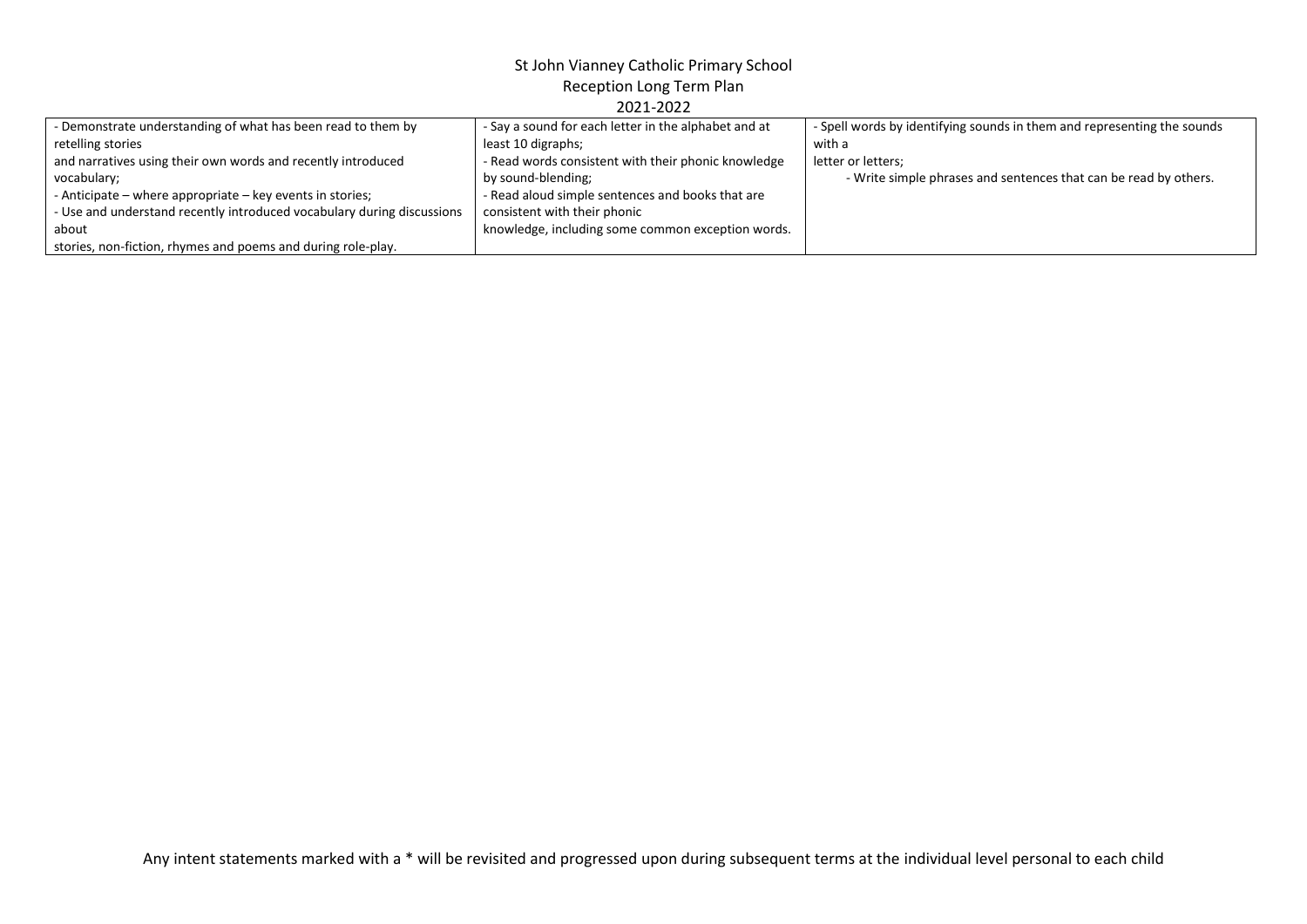|                                                                                                 |                                                                                           | AutumnTerm 2021                                                                                      |                                                                                                                       |                                                                |                                                                                                                                               |                                                             |                                                                                                                            |                                             |
|-------------------------------------------------------------------------------------------------|-------------------------------------------------------------------------------------------|------------------------------------------------------------------------------------------------------|-----------------------------------------------------------------------------------------------------------------------|----------------------------------------------------------------|-----------------------------------------------------------------------------------------------------------------------------------------------|-------------------------------------------------------------|----------------------------------------------------------------------------------------------------------------------------|---------------------------------------------|
| <b>Maths</b>                                                                                    |                                                                                           |                                                                                                      |                                                                                                                       |                                                                |                                                                                                                                               |                                                             |                                                                                                                            |                                             |
| <b>Intent (From</b><br><b>Development Matters)</b>                                              | Implementation                                                                            | Impact                                                                                               | <b>Skills</b>                                                                                                         | <b>Gospel Values &amp;</b><br><b>British Values</b>            | <b>Opportunities for</b><br><b>Cultural Capital</b>                                                                                           | <b>Possible</b><br><b>Themes</b>                            |                                                                                                                            |                                             |
| *Count objects, actions<br>and sounds.<br>*Subitise.                                            | - Daily White Rose Maths<br>lessons/NCETM mastering<br>number<br>- Daily White Rose Maths | We want children at St<br>John Vianney Catholic<br>Primary to be able to:<br>-count objects reliably | The Colour Monster<br>Pete the Cat and his<br>school shoes                                                            | <b>Gospel Values:</b><br>-Respect<br>(Autumn 1)<br>-Generosity | -Stay & Play sessions for<br>parents where the children<br>can demonstrate their<br>knowledge of their setting<br>and share their experiences | All about me<br>Family<br><b>Bodies</b>                     |                                                                                                                            |                                             |
| *Link the number symbol<br>(numeral) with its cardinal                                          | lessons/NCETM mastering<br>number<br>- Daily White Rose Maths<br>lessons/NCETM mastering  | -be efficient in their<br>counting skills and<br>number recognition<br>-match number to              |                                                                                                                       |                                                                | <b>Starting School</b><br>You Choose<br>Perfectly Norman                                                                                      | (Autumn 2)<br><b>British Values:</b><br>Tolerance & Respect | with their parents/carers<br>-Celebrations such as<br>birthdays<br>-Bonfire Night experiences<br>-Christmas songs at Reeve | Difference and<br>individuality<br>Feelings |
| number value.<br>*Compare numbers.                                                              | number<br>- Daily White Rose Maths<br>lessons/NCETM mastering<br>number                   | amounts<br>-make comparisons<br>between numbers and<br>amounts                                       | On Sudden Hill<br>Ruby's Worry<br>Funnybones<br>The Leaf Thief<br>Christopher Pumpkin<br>Leafman<br>Kipper's Birthday |                                                                | Court                                                                                                                                         |                                                             |                                                                                                                            |                                             |
| Understand the 'one more<br>than/one less than'<br>relationship between<br>consecutive numbers. | - Daily White Rose Maths<br>lessons/NCETM mastering<br>number                             |                                                                                                      |                                                                                                                       | Vocabulary                                                     | Jigsaw (PSHE)                                                                                                                                 | Journey in<br>Love (RHSE)                                   |                                                                                                                            |                                             |
|                                                                                                 |                                                                                           |                                                                                                      | Feelings<br>Friendship<br>Difference<br>Individual<br>Choice                                                          |                                                                | -Being me in my world<br>(Autumn 1)<br>-Celebrating Difference<br>(Autumn 2)                                                                  |                                                             |                                                                                                                            |                                             |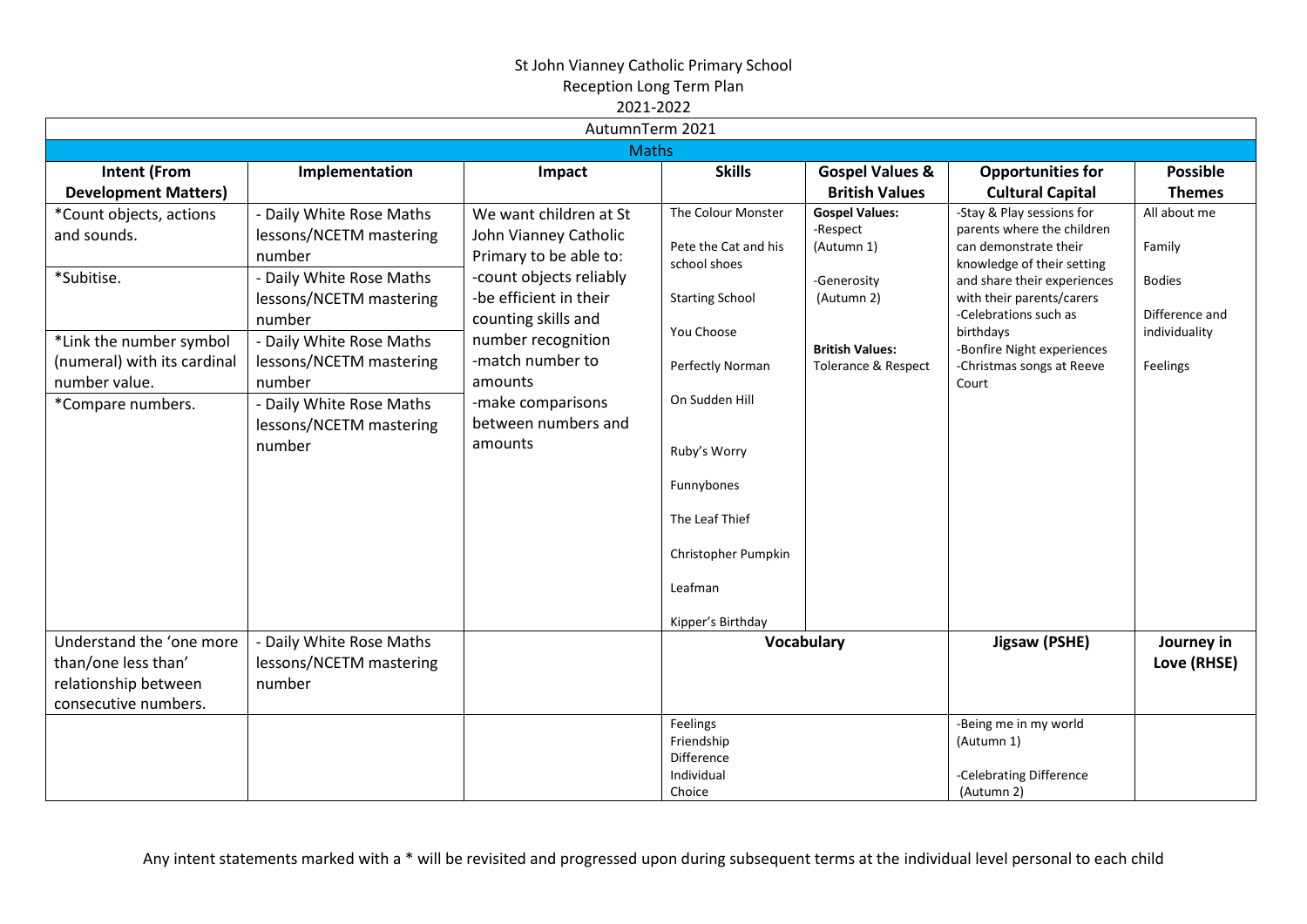|  | Respect |  |
|--|---------|--|
|  | Change  |  |
|  | Autumn  |  |
|  |         |  |

|                                 |                         | Spring Term 2022        |                        |                            |                             |                    |
|---------------------------------|-------------------------|-------------------------|------------------------|----------------------------|-----------------------------|--------------------|
|                                 |                         | <b>Maths</b>            |                        |                            |                             |                    |
| <b>Intent (From Development</b> | Implementation          | Impact                  | <b>Key Texts</b>       | <b>Gospel Values &amp;</b> | <b>Opportunities for</b>    | <b>Possible</b>    |
| Matters)                        |                         |                         |                        | <b>British Values</b>      | <b>Cultural Capital</b>     | <b>Themes</b>      |
| *Count objects, actions and     | -Daily White Rose Maths | We want children at St  |                        | <b>Gospel Values:</b>      | - Police Visit to school to | Winter             |
| sounds.                         | lessons                 | John Vianney Catholic   | The Emperors Egg       | Honesty<br>(Spring 1)      | discuss right from wrong    | Frozen lands       |
| *Subitise.                      | -Daily White Rose Maths | Primary to be able to:  | Antarctica (NF text)   |                            |                             |                    |
|                                 | lessons                 | -count objects reliably |                        | Forgiveness (Spring 2)     |                             | Antarctica         |
| *Link the number symbol         | -Daily White Rose Maths | -be efficient in their  | Lost & Found           |                            |                             |                    |
| (numeral) with its cardinal     | lessons                 | counting skills and     | Jack and the Beanstalk |                            |                             | <b>Fairy Tales</b> |
| number value.                   |                         | number recognition      |                        |                            |                             | Growing            |
| *Compare numbers.               | -Daily White Rose Maths | -match number to        | Jasper's Beanstalk     | <b>British Values:</b>     |                             |                    |
|                                 | lessons                 | amounts                 |                        | -Responsibility            |                             |                    |
| Understand the 'one more        | -Daily White Rose Maths | -make comparisons       | Jack & the Jelly Bean  | -Law                       |                             |                    |
| than/one less than'             | lessons                 | between numbers and     | tree                   |                            |                             |                    |
| relationship between            |                         | amounts                 | Goldilocks and the 3   |                            |                             |                    |
| consecutive numbers.            |                         | -name and manipulate    | <b>Bears</b>           |                            |                             |                    |
| Explore the composition of      | -Daily White Rose Maths | shapes                  |                        |                            |                             |                    |
| numbers to 10.                  | <b>lessons</b>          | -identify and continue  |                        |                            |                             |                    |
| Select, rotate and              | -Daily White Rose Maths | repeating patterns      |                        | <b>Vocabulary</b>          | Jigsaw (PSHE)               | Journey in         |
| manipulate shapes in order      | lessons                 | -compare measures       |                        |                            |                             | Love (RHSE)        |
| to develop spatial              |                         |                         |                        |                            |                             |                    |
| reasoning skills.               |                         |                         |                        |                            |                             |                    |
| Continue, copy and create       | -Daily White Rose Maths |                         | Antarctica             |                            | -Dreams and Goals (Spring   |                    |
| repeating patterns.             | lessons                 |                         | Globe                  |                            | 1)                          |                    |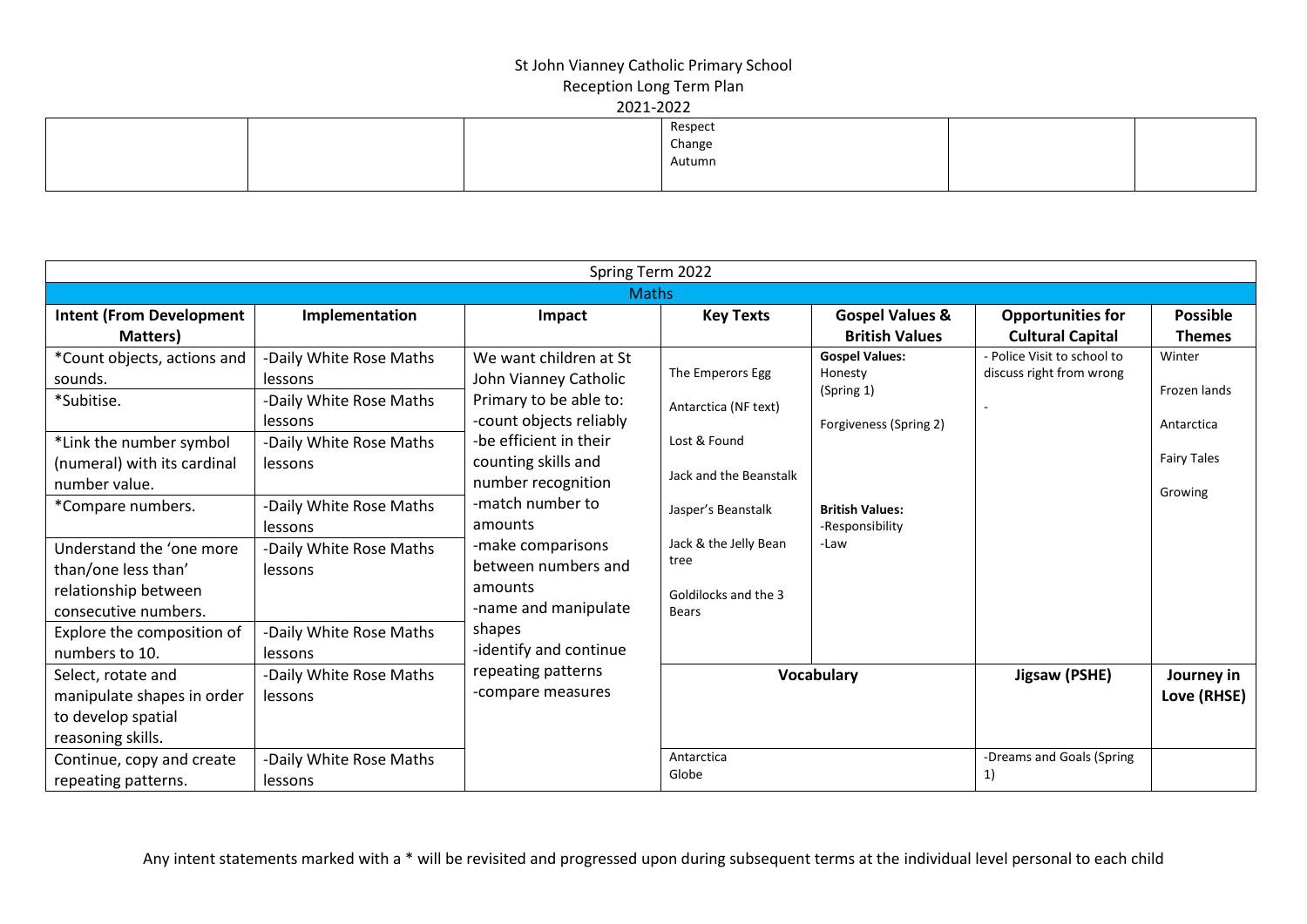|                        |                         | ------- |                  |             |  |
|------------------------|-------------------------|---------|------------------|-------------|--|
| Compare length, weight | -Daily White Rose Maths |         | World            |             |  |
| and capacity.          | lessons                 |         | Frozen           | -Healthy Me |  |
|                        |                         |         | Glacier          | (Spring 2)  |  |
|                        |                         |         | Morals           |             |  |
|                        |                         |         | Plant            |             |  |
|                        |                         |         | Roots            |             |  |
|                        |                         |         | Shoots           |             |  |
|                        |                         |         | Flower           |             |  |
|                        |                         |         | <b>Nutrients</b> |             |  |

|                             | Summer Term 2022        |                           |                       |                            |                                      |                 |  |  |
|-----------------------------|-------------------------|---------------------------|-----------------------|----------------------------|--------------------------------------|-----------------|--|--|
|                             | <b>Maths</b>            |                           |                       |                            |                                      |                 |  |  |
| Intent (From                | Implementation          | Impact                    | <b>Key Texts</b>      | <b>Gospel Values &amp;</b> | <b>Opportunities for</b>             | <b>Possible</b> |  |  |
| <b>Development Matters)</b> |                         |                           |                       | <b>British Values</b>      | <b>Cultural Capital</b>              | <b>Themes</b>   |  |  |
| *Count objects, actions     | -Daily White Rose Maths | We want children at St    | 10 Little Superheroes | <b>Gospel Values:</b>      | -Beach visit                         | Superheroes     |  |  |
| and sounds.                 | lessons/NCETM mastering | John Vianney Catholic     |                       | <b>Compassion (Summer</b>  | -Real life superheroes to visit      |                 |  |  |
|                             | number                  | Primary School to be able | 10 Little Pirates     |                            | the school (NH S, keyworkers<br>etc) | Pirates         |  |  |
| *Subitise.                  | -Daily White Rose Maths | to:                       | The Singing Mermaid   | Patience (Summer 2)        |                                      | Seaside         |  |  |
|                             | lessons/NCETM mastering | --count objects reliably  |                       |                            |                                      |                 |  |  |
|                             | number                  | -be efficient in their    | Commotion in the      | <b>British Values:</b>     |                                      | Under the Sea   |  |  |
| *Link the number symbol     | -Daily White Rose Maths | counting skills and       | Ocean                 | Democracy<br>Liberty       |                                      |                 |  |  |
| (numeral) with its          | lessons/NCETM mastering | number recognition        | The Rainbow Fish      |                            |                                      |                 |  |  |
| cardinal number value.      | number                  | -match number to          |                       |                            |                                      |                 |  |  |
| *Compare numbers.           | -Daily White Rose Maths | amounts                   |                       |                            |                                      |                 |  |  |
|                             | lessons/NCETM mastering | -make comparisons         |                       |                            |                                      |                 |  |  |
|                             | number                  | between numbers and       |                       |                            |                                      |                 |  |  |
| Explore the composition     | -Daily White Rose Maths | amounts                   |                       |                            |                                      |                 |  |  |
| of numbers to 10.           | lessons/NCETM mastering | -name and manipulate      |                       |                            |                                      |                 |  |  |
|                             | number                  | shapes                    |                       |                            |                                      |                 |  |  |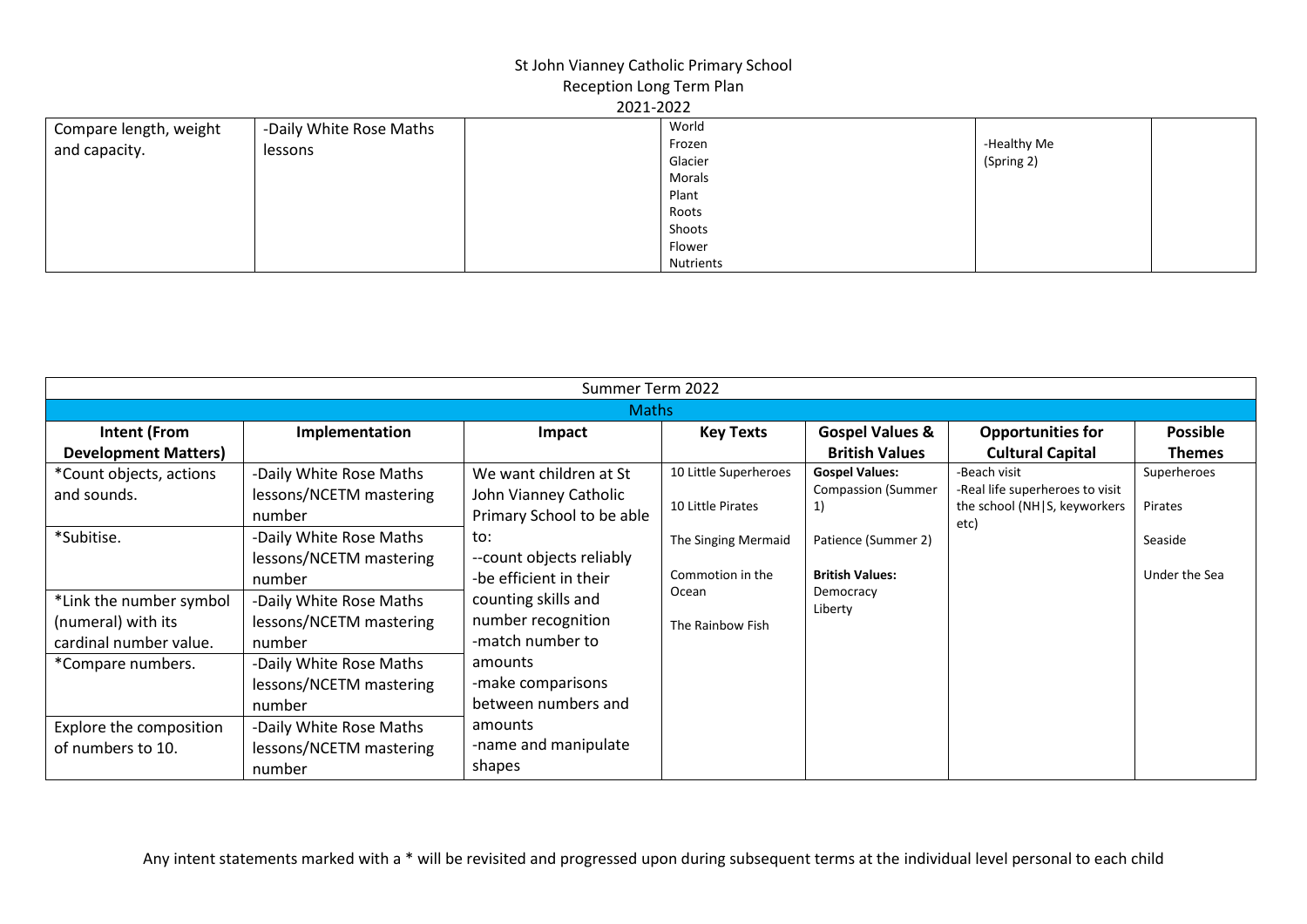# St John Vianney Catholic Primary School

Reception Long Term Plan 2021-2022

| Select, rotate and                                  | -Daily White Rose Maths                                                         | -identify and continue  |                |                                                               |                                                                                    |             |
|-----------------------------------------------------|---------------------------------------------------------------------------------|-------------------------|----------------|---------------------------------------------------------------|------------------------------------------------------------------------------------|-------------|
| manipulate shapes in                                | lessons/NCETM mastering                                                         | repeating patterns      |                |                                                               |                                                                                    |             |
| order to develop spatial                            | number                                                                          | -compare measures       |                |                                                               |                                                                                    |             |
| reasoning skills.                                   |                                                                                 | -recall number bonds to |                |                                                               |                                                                                    |             |
| Continue, copy and                                  | -Daily White Rose Maths                                                         | 10                      |                |                                                               |                                                                                    |             |
| create repeating                                    | lessons/NCETM mastering                                                         |                         |                |                                                               |                                                                                    |             |
| patterns.                                           | number                                                                          |                         |                |                                                               |                                                                                    |             |
| Compare length, weight                              | -Daily White Rose Maths                                                         |                         | Vocabulary     |                                                               | Jigsaw (PSHE)                                                                      | Journey in  |
| and capacity.                                       | lessons/NCETM mastering                                                         |                         |                |                                                               |                                                                                    | Love (RHSE) |
|                                                     | number                                                                          |                         |                |                                                               |                                                                                    |             |
| Compose and decompose                               | -Daily White Rose Maths                                                         |                         | Powers         |                                                               | Relationships (Summer 1)                                                           |             |
| shapes so that children                             | lessons                                                                         |                         | Helpful        |                                                               |                                                                                    |             |
| recognise a shape can                               |                                                                                 |                         | Ocean<br>Pearl |                                                               | Changing Me<br>(Summer 2)                                                          |             |
| have other shapes within                            |                                                                                 |                         | Seaweed        |                                                               |                                                                                    |             |
| it, just as numbers can.                            |                                                                                 |                         | Sharing        |                                                               |                                                                                    |             |
| Automatically recall                                | -Daily White Rose Maths                                                         |                         | Understanding  |                                                               |                                                                                    |             |
| number bonds for                                    | lessons/NCETM mastering                                                         |                         | Generosity     |                                                               |                                                                                    |             |
| numbers 0-10.                                       | number                                                                          |                         |                |                                                               |                                                                                    |             |
| Count beyond ten.                                   | -Daily White Rose Maths                                                         |                         |                |                                                               |                                                                                    |             |
|                                                     | lessons/NCETM mastering                                                         |                         |                |                                                               |                                                                                    |             |
|                                                     | number                                                                          |                         |                |                                                               |                                                                                    |             |
|                                                     | <b>Number Early Learning Goal</b>                                               |                         |                |                                                               | <b>Numerical Patterns Early Learning Goal</b>                                      |             |
| Children at the expected level of development will: |                                                                                 |                         |                | Children at the expected level of development will:           |                                                                                    |             |
|                                                     | - Have a deep understanding of number to 10, including the composition of       |                         |                |                                                               | - Verbally count beyond 20, recognising the pattern of the counting system;        |             |
| each number;                                        |                                                                                 |                         |                |                                                               | - Compare quantities up to 10 in different contexts, recognising when one quantity |             |
|                                                     | - Subitise (recognise quantities without counting) up to 5;                     |                         |                | is greater than, less than or the same as the other quantity; |                                                                                    |             |
|                                                     | - Automatically recall (without reference to rhymes, counting or other aids)    |                         |                |                                                               | - Explore and represent patterns within numbers up to 10, including evens and      |             |
|                                                     | number bonds up to 5 (including subtraction facts) and some number bonds to 10, |                         |                |                                                               | odds, double facts and how quantities can be distributed equally.                  |             |
| including double facts.                             |                                                                                 |                         |                |                                                               |                                                                                    |             |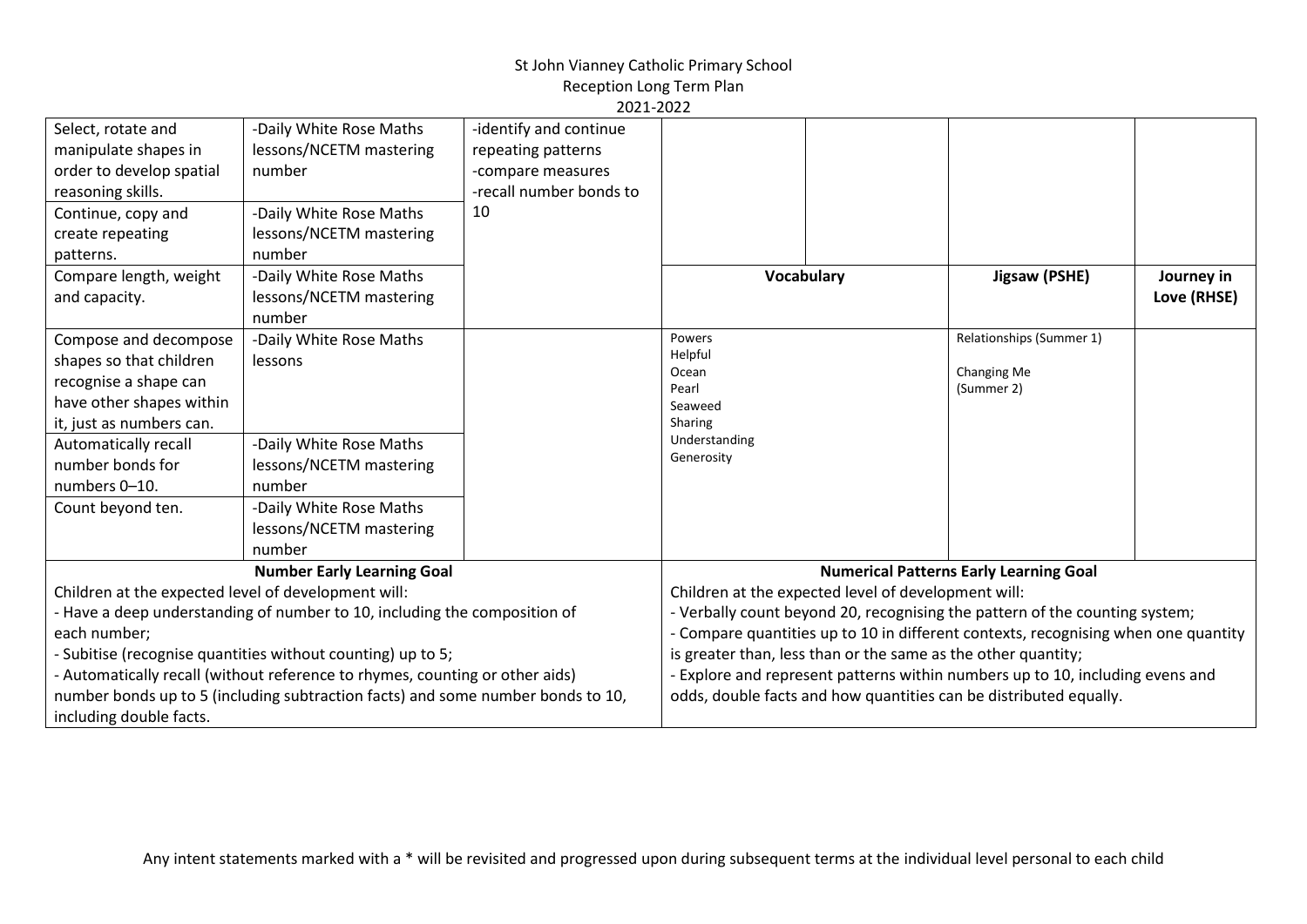|                                                                                                                                                                                                                                        |                                                                                                                                                                                               | ZUZI-ZUZZ<br>Autumn Term 2021                                                                                                                                                                                                                                                                                                                            |                                                                                                                                                                                                                               |                                                                                                                                          |                                                                                                                                                                                                                                                                                      |                                                                                        |
|----------------------------------------------------------------------------------------------------------------------------------------------------------------------------------------------------------------------------------------|-----------------------------------------------------------------------------------------------------------------------------------------------------------------------------------------------|----------------------------------------------------------------------------------------------------------------------------------------------------------------------------------------------------------------------------------------------------------------------------------------------------------------------------------------------------------|-------------------------------------------------------------------------------------------------------------------------------------------------------------------------------------------------------------------------------|------------------------------------------------------------------------------------------------------------------------------------------|--------------------------------------------------------------------------------------------------------------------------------------------------------------------------------------------------------------------------------------------------------------------------------------|----------------------------------------------------------------------------------------|
|                                                                                                                                                                                                                                        |                                                                                                                                                                                               | <b>Understanding The World</b>                                                                                                                                                                                                                                                                                                                           |                                                                                                                                                                                                                               |                                                                                                                                          |                                                                                                                                                                                                                                                                                      |                                                                                        |
| <b>Intent (From</b><br><b>Development Matters)</b>                                                                                                                                                                                     | Implementation                                                                                                                                                                                | Impact                                                                                                                                                                                                                                                                                                                                                   | <b>Key Texts</b>                                                                                                                                                                                                              | <b>Gospel Values &amp;</b><br><b>British Values</b>                                                                                      | <b>Opportunities for</b><br><b>Cultural Capital</b>                                                                                                                                                                                                                                  | <b>Possible</b><br><b>Themes</b>                                                       |
| Talk about members of<br>their immediate family<br>and community.<br>Name and describe<br>people who are familiar<br>to them.<br>*Recognise that people<br>have different beliefs and<br>celebrate special times in<br>different ways. | -Class circle times<br>-Jigsaw lessons<br>-Whole class teaching<br>-Small group work<br>-Whole class teaching<br>-Small Group work<br>-Jigsaw PSHE<br>-Come and See lessons<br>(other faiths) | We want children at St<br>John Vianney Catholic<br>Primary School to be able<br>to:<br>-Talk with confidence<br>about their family and<br>people who are familiar<br>to them<br>-be tolerant and<br>respectful of people who<br>have different beliefs<br>-be able to describe the<br>different seasons<br>-be confident to explore<br>the natural world | The Colour Monster<br>Pete the Cat and his<br>school shoes<br><b>Starting School</b><br>You Choose<br>Perfectly Norman<br>On Sudden Hill<br>Ruby's Worry<br>Funnybones<br>The Leaf Thief<br>Christopher<br>Pumpkin<br>Leafman | <b>Gospel Values:</b><br>-Respect<br>(Autumn 1)<br>-Generosity<br>(Autumn 2)<br><b>British Values:</b><br><b>Tolerance &amp; Respect</b> | -Stay & Play sessions for<br>parents where the children<br>can demonstrate their<br>knowledge of their setting<br>and share their experiences<br>with their parents/carers<br>-Celebrations such as<br>birthdays<br>-Bonfire Night experiences<br>-Christmas songs at Reeve<br>Court | All about me<br>Family<br><b>Bodies</b><br>Difference and<br>individuality<br>Feelings |
| *Understand the effect of<br>changing seasons on the<br>natural world around<br>them.                                                                                                                                                  | -Exploration of the outdoors<br>-Teaching the children to be                                                                                                                                  |                                                                                                                                                                                                                                                                                                                                                          | Kipper's Birthday                                                                                                                                                                                                             | <b>Vocabulary</b>                                                                                                                        | Jigsaw (PSHE)                                                                                                                                                                                                                                                                        | Journey in<br>Love (RHSE)                                                              |
| Explore the natural world<br>around them.                                                                                                                                                                                              | -Outdoor learning                                                                                                                                                                             |                                                                                                                                                                                                                                                                                                                                                          | Feelings<br>Friendship<br><b>Difference</b><br>Individual                                                                                                                                                                     |                                                                                                                                          | -Being me in my world<br>(Autumn 1)<br>-Celebrating Difference                                                                                                                                                                                                                       |                                                                                        |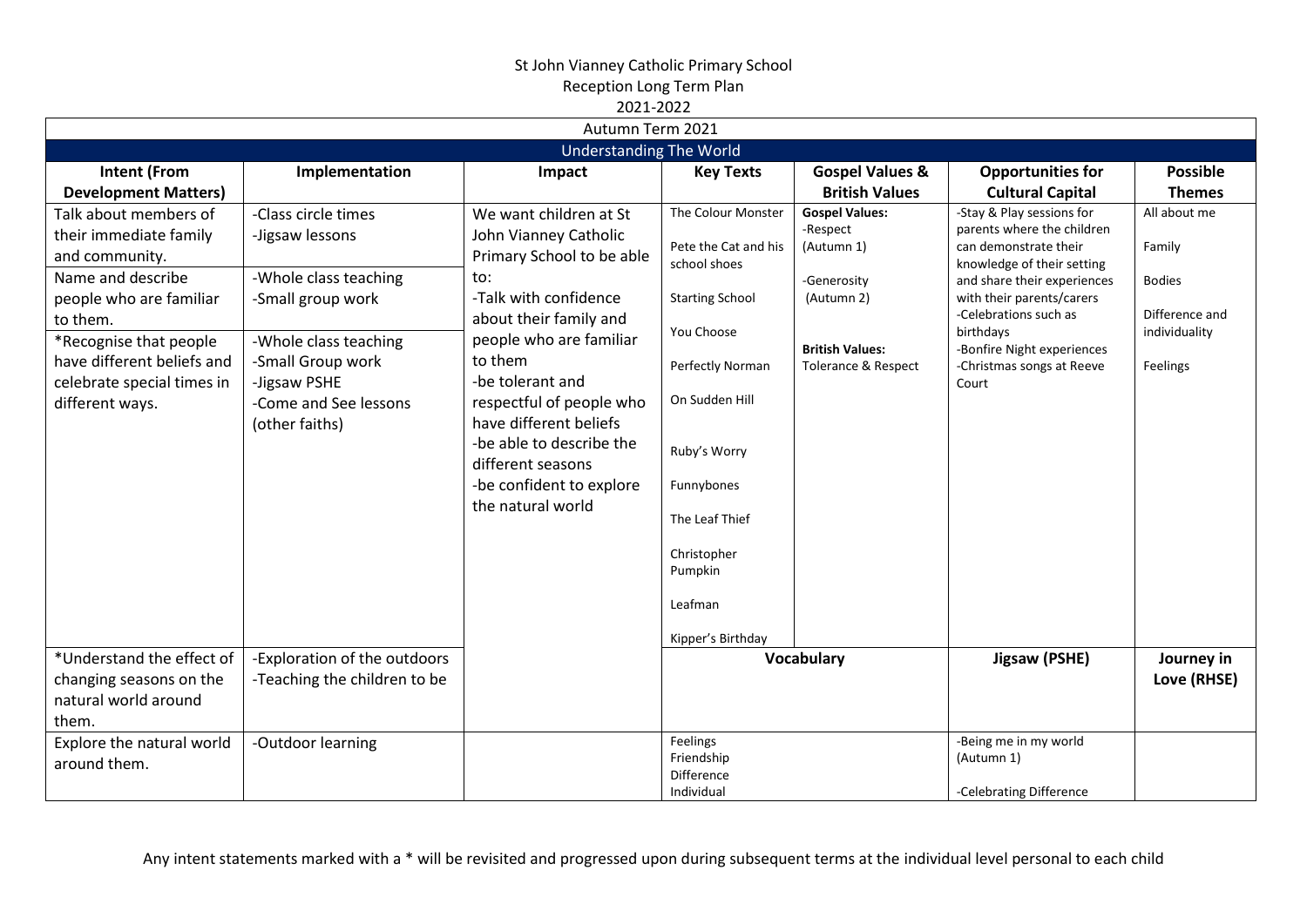|  | Choice           | (Autumn 2) |  |
|--|------------------|------------|--|
|  | Respect          |            |  |
|  | Change<br>Autumn |            |  |
|  |                  |            |  |
|  |                  |            |  |

|                                |                              | Spring Term 2021          |                                  |                            |                                    |                    |  |  |
|--------------------------------|------------------------------|---------------------------|----------------------------------|----------------------------|------------------------------------|--------------------|--|--|
| <b>Understanding The World</b> |                              |                           |                                  |                            |                                    |                    |  |  |
| Intent (From                   | Implementation               | Impact                    | <b>Key Texts</b>                 | <b>Gospel Values &amp;</b> | <b>Opportunities for</b>           | <b>Possible</b>    |  |  |
| <b>Development Matters)</b>    |                              |                           |                                  | <b>British Values</b>      | <b>Cultural Capital</b>            | <b>Themes</b>      |  |  |
| Recognise some                 | -Whole class and small group | We want children at St    |                                  | <b>Gospel Values:</b>      | - Police Visit to school to        | Winter             |  |  |
| environments that are          | teaching                     | John Vianney Catholic     | The Emperors Egg                 | Honesty                    | discuss right from wrong           | Frozen lands       |  |  |
| different to the one in        | -Experience days             | Primary School to be able | Antarctica (NF text)             | (Spring 1)                 | -Forest School                     |                    |  |  |
| which they live.               |                              | to:                       |                                  | Forgiveness (Spring 2)     | -Visit from someone local to       | Antarctica         |  |  |
|                                |                              | -recognise and            | Lost & Found                     |                            | talk about how a familiar          |                    |  |  |
|                                |                              | understand that other     |                                  |                            | place has changed (Link to         | <b>Fairy Tales</b> |  |  |
|                                |                              | areas of the world are    | Jack and the<br><b>Beanstalk</b> |                            | 50yr anniversary of the<br>school) | Growing            |  |  |
|                                |                              | different to ours         |                                  | <b>British Values:</b>     |                                    |                    |  |  |
|                                |                              | -learn from our own       | Jasper's Beanstalk               | -Responsibility            |                                    |                    |  |  |
|                                |                              | outdoor environment and   |                                  | -Law                       |                                    |                    |  |  |
|                                |                              | deepen their              | Jack & the Jelly<br>Bean tree    |                            |                                    |                    |  |  |
|                                |                              | understanding of the      |                                  |                            |                                    |                    |  |  |
|                                |                              | world in which they live  | Goldilocks and the 3             |                            |                                    |                    |  |  |
|                                |                              | -be tolerant and          | <b>Bears</b>                     |                            |                                    |                    |  |  |
| Understand the effect of       | -Whole class and small group | respectful about other    |                                  |                            |                                    |                    |  |  |
| changing seasons on the        | teaching                     | cultures and beliefs      |                                  |                            |                                    |                    |  |  |
| natural world around           | -Outdoor learning            | -be able to compare how   |                                  |                            |                                    |                    |  |  |
| them.                          |                              | places and objects looked |                                  |                            |                                    |                    |  |  |
| Comment on images of           | -Whole class and small group | different a long time ago |                                  |                            |                                    |                    |  |  |
| familiar situations in the     | teaching                     |                           |                                  |                            |                                    |                    |  |  |
| past.                          |                              |                           |                                  |                            |                                    |                    |  |  |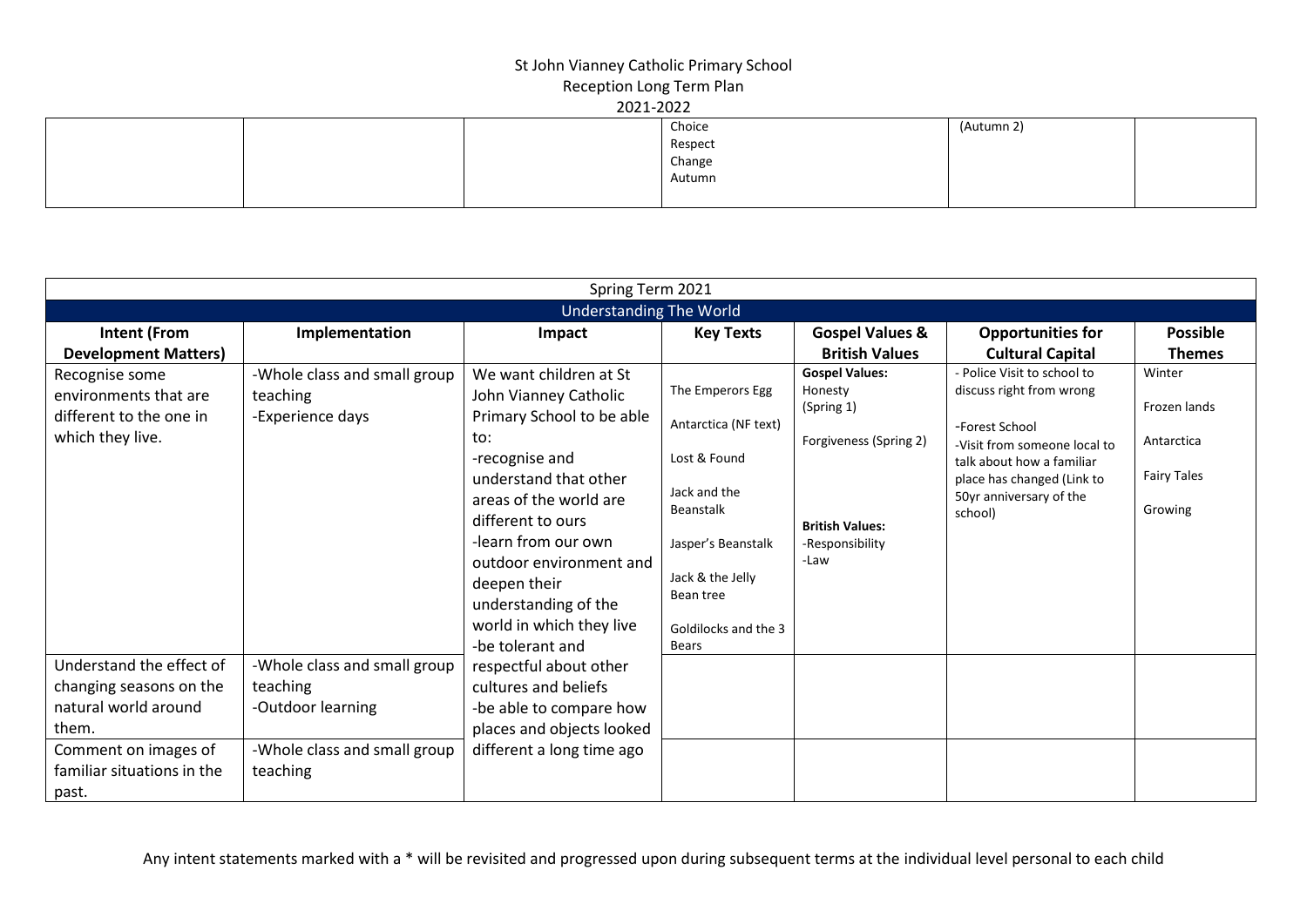| Draw information from a | -Whole class and small group | -be able to use a simple | <b>Vocabulary</b> | Jigsaw (PSHE)                | Journey in  |
|-------------------------|------------------------------|--------------------------|-------------------|------------------------------|-------------|
| simple map              | teaching                     | map and give an          |                   |                              | Love (RHSE) |
|                         | -Local fieldwork             | explanation of what they |                   |                              |             |
| Understand that some    | -Come and See RE             | can see                  | Antarctica        | -Dreams and Goals (Spring 1) |             |
| places are special to   | -Jigsaw                      |                          | Globe             |                              |             |
| members of their        |                              |                          | World             | -Healthy Me                  |             |
|                         |                              |                          | Frozen            | (Spring 2)                   |             |
| community.              |                              |                          | Glacier           |                              |             |
|                         |                              |                          | Morals            |                              |             |
|                         |                              |                          | Plant             |                              |             |
|                         |                              |                          | Roots             |                              |             |
|                         |                              |                          | Shoots            |                              |             |
|                         |                              |                          | Flower            |                              |             |
|                         |                              |                          | <b>Nutrients</b>  |                              |             |

|                                | Summer Term 2022             |                           |                   |                            |                                      |                 |  |  |
|--------------------------------|------------------------------|---------------------------|-------------------|----------------------------|--------------------------------------|-----------------|--|--|
| <b>Understanding The World</b> |                              |                           |                   |                            |                                      |                 |  |  |
| <b>Intent (From</b>            | Implementation               | Impact                    | <b>Key Texts</b>  | <b>Gospel Values &amp;</b> | <b>Opportunities for</b>             | <b>Possible</b> |  |  |
| <b>Development Matters)</b>    |                              |                           |                   | <b>British Values</b>      | <b>Cultural Capital</b>              | <b>Themes</b>   |  |  |
| Recognise some                 | -Whole class and small group | We want children at St    | 10 Little         | <b>Gospel Values:</b>      | -Beach visit                         | Superheroes     |  |  |
| environments that are          | teaching                     | John Vianney Catholic     | Superheroes       | <b>Compassion (Summer</b>  | -Real life superheroes to visit      |                 |  |  |
| different to the one in        | -Experience days             | Primary School to be able | 10 Little Pirates | 1)                         | the school (NH S, keyworkers<br>etc) | Pirates         |  |  |
| which they live.               | -Circle times                | to:                       |                   | Patience (Summer 2)        |                                      | Seaside         |  |  |
| Understand the effect of       | -Whole class and small group | -recognise and            | The Singing       |                            |                                      |                 |  |  |
| changing seasons on the        | teaching                     | understand that other     | Mermaid           | <b>British Values:</b>     |                                      | Under the Sea   |  |  |
| natural world around           | -Outdoor learning            | areas of the world are    | Commotion in the  | Democracy<br>Liberty       |                                      |                 |  |  |
| them.                          |                              | different to ours         | Ocean             |                            |                                      |                 |  |  |
| Describe what they see,        | -Outdoor learning            | -learn from our own       |                   |                            |                                      |                 |  |  |
| hear and feel whilst           |                              | outdoor environment and   | The Rainbow Fish  |                            |                                      |                 |  |  |
| outside.                       |                              | deepen their              |                   |                            |                                      |                 |  |  |
| Recognise that people          | -Come and See RE             | understanding of the      |                   |                            |                                      |                 |  |  |
| have different beliefs and     | -Jigsaw                      | world in which they live  |                   |                            |                                      |                 |  |  |
| celebrate special times in     | -Circle times                |                           |                   |                            |                                      |                 |  |  |
| different ways.                |                              |                           |                   |                            |                                      |                 |  |  |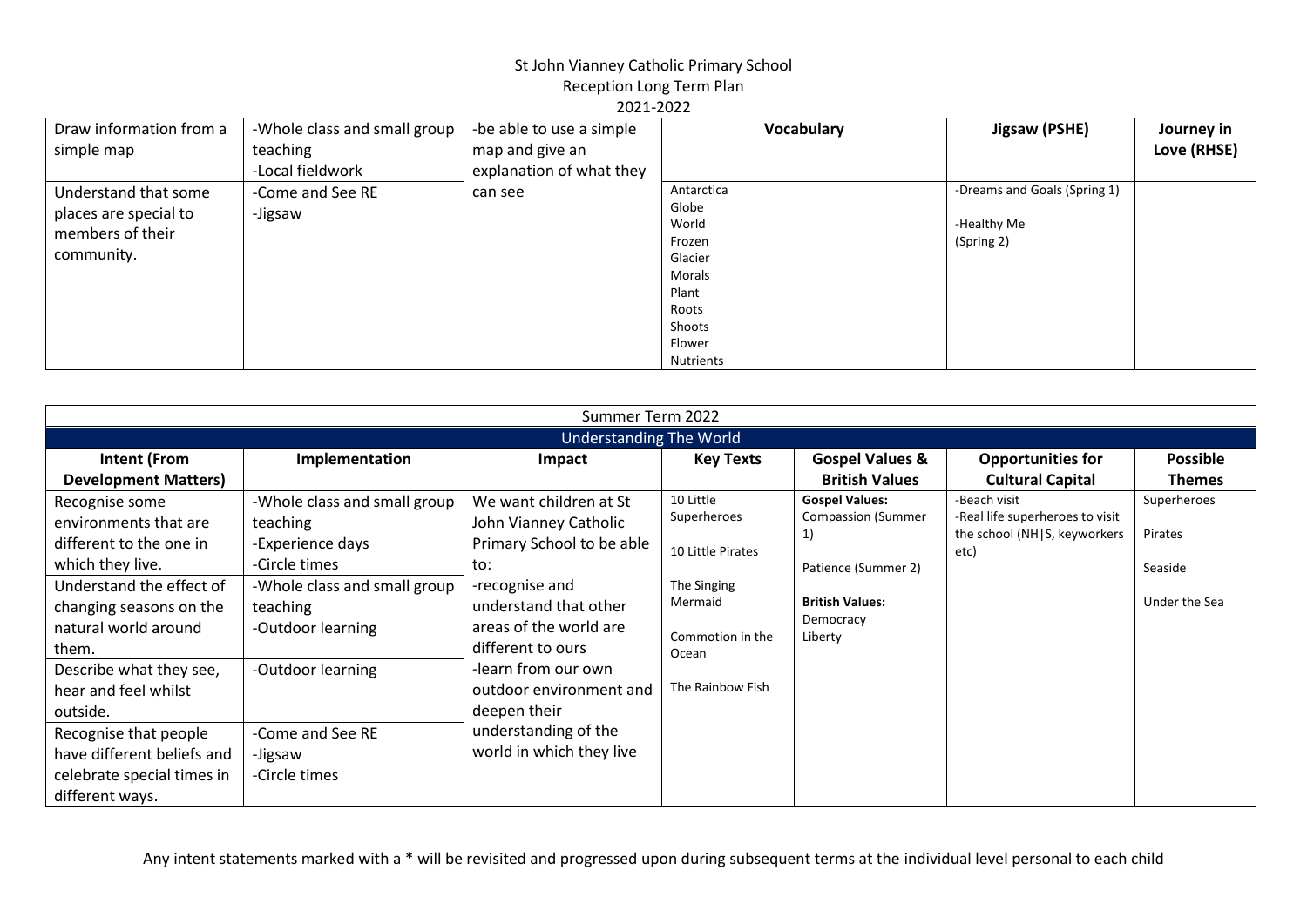| Compare and contrast<br>characters from stories,<br>including figures from the<br>past.                                                                                                                                                    | -The Write Stuff approach<br>-Whole class and small group<br>teaching                                                                                                                                               | -be tolerant and<br>respectful about other<br>cultures and beliefs<br>-understand some figures<br>from the past and how<br>they are similar to other<br>characters that they may<br>know                                                                                                                                                                                                                                                                                                                                                                                                                                                                                 |                                                                                          | Vocabulary                                                                                                                             | Jigsaw (PSHE)                                                                                                                                                                                                                                                                                                                                                                                                       | Journey in<br>Love (RHSE) |
|--------------------------------------------------------------------------------------------------------------------------------------------------------------------------------------------------------------------------------------------|---------------------------------------------------------------------------------------------------------------------------------------------------------------------------------------------------------------------|--------------------------------------------------------------------------------------------------------------------------------------------------------------------------------------------------------------------------------------------------------------------------------------------------------------------------------------------------------------------------------------------------------------------------------------------------------------------------------------------------------------------------------------------------------------------------------------------------------------------------------------------------------------------------|------------------------------------------------------------------------------------------|----------------------------------------------------------------------------------------------------------------------------------------|---------------------------------------------------------------------------------------------------------------------------------------------------------------------------------------------------------------------------------------------------------------------------------------------------------------------------------------------------------------------------------------------------------------------|---------------------------|
| Recognise some<br>similarities and<br>differences between life<br>in this country and life in<br>other countries.                                                                                                                          | -Whole class and small group<br>teaching<br>-Circle times                                                                                                                                                           |                                                                                                                                                                                                                                                                                                                                                                                                                                                                                                                                                                                                                                                                          | Powers<br>Helpful<br>Ocean<br>Pearl<br>Seaweed<br>Sharing<br>Understanding<br>Generosity |                                                                                                                                        | Relationships (Summer 1)<br>Changing Me<br>(Summer 2)                                                                                                                                                                                                                                                                                                                                                               |                           |
| Children at the expected level of development will:<br>- Talk about the lives of the people around them and<br>their roles in society;<br>in the past and now,<br>class;<br>events encountered in<br>books read in class and storytelling; | Past and Present Early Learning Goal<br>- Know some similarities and differences between things<br>drawing on their experiences and what has been read in<br>- Understand the past through settings, characters and | <b>People Culture and Communities Early</b><br><b>Learning Goal</b><br>Children at the expected level of<br>development will:<br>- Describe their immediate environment<br>using knowledge from observation,<br>discussion, stories, non-fiction texts and<br>maps;<br>- Know some similarities and differences<br>between different religious and cultural<br>communities in this country, drawing on<br>their experiences and what has been<br>read in class;<br>- Explain some similarities and differences<br>between life in this country and life in<br>other countries, drawing on knowledge from<br>stories, non-fiction texts and -<br>when appropriate - maps. |                                                                                          | and drawing<br>pictures of animals and plants;<br>world around them<br>and what has<br>been read in class;<br>natural world<br>matter. | The Natural World Early Learning Goal<br>Children at the expected level of development will:<br>- Explore the natural world around them, making observations<br>- Know some similarities and differences between the natural<br>and contrasting environments, drawing on their experiences<br>- Understand some important processes and changes in the<br>around them, including the seasons and changing states of |                           |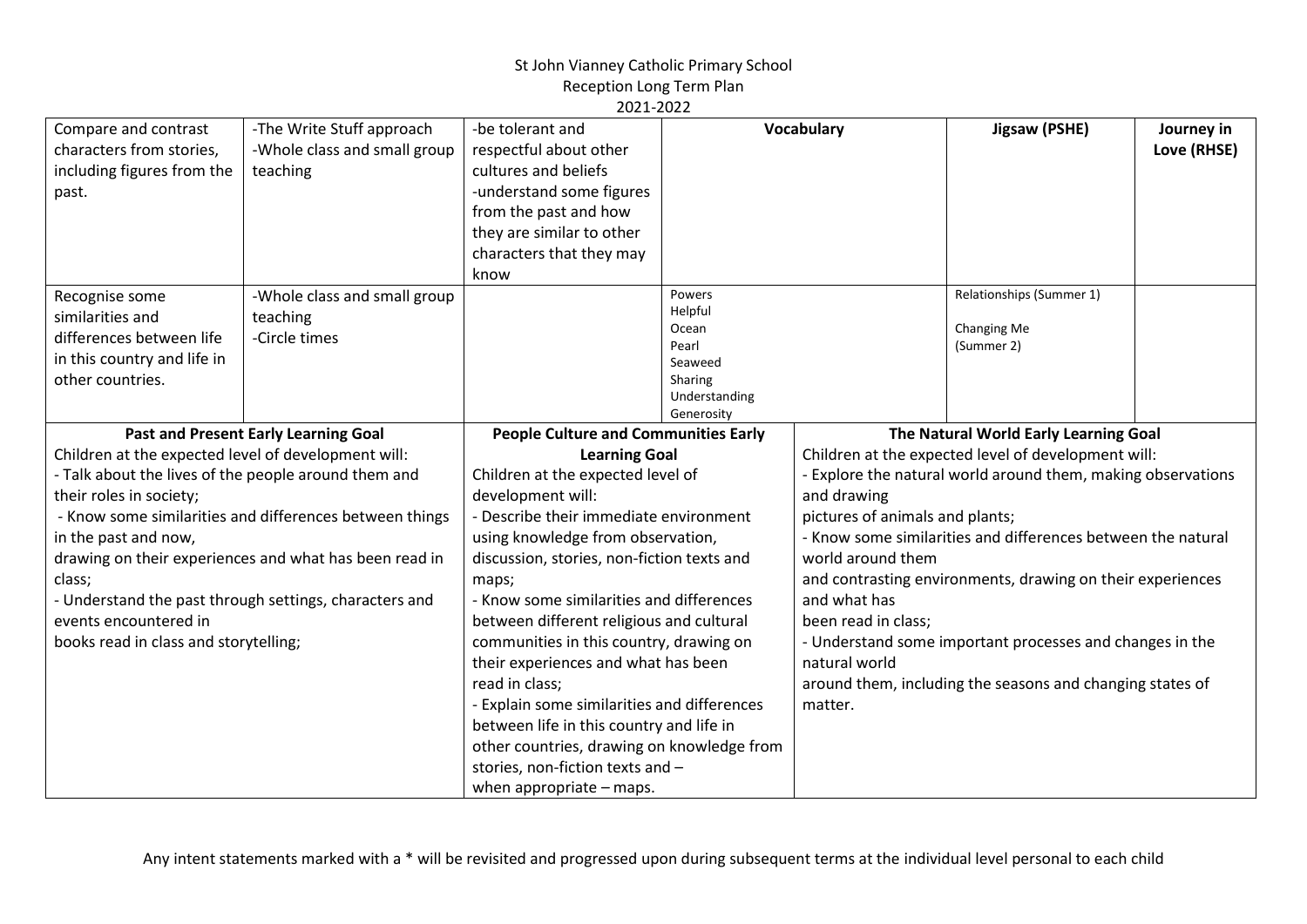|                                                                                                                                                                                                                         |                                                                                                             | Autumn Term 2021                                                                                                                                                                                                                                                                            |                                                                                                                                                                                                                                      |                                                                                                                                          |                                                                                                                                                                                                                                                                                   |                                                                                        |
|-------------------------------------------------------------------------------------------------------------------------------------------------------------------------------------------------------------------------|-------------------------------------------------------------------------------------------------------------|---------------------------------------------------------------------------------------------------------------------------------------------------------------------------------------------------------------------------------------------------------------------------------------------|--------------------------------------------------------------------------------------------------------------------------------------------------------------------------------------------------------------------------------------|------------------------------------------------------------------------------------------------------------------------------------------|-----------------------------------------------------------------------------------------------------------------------------------------------------------------------------------------------------------------------------------------------------------------------------------|----------------------------------------------------------------------------------------|
|                                                                                                                                                                                                                         |                                                                                                             | <b>Expressive Arts &amp; Design</b>                                                                                                                                                                                                                                                         |                                                                                                                                                                                                                                      |                                                                                                                                          |                                                                                                                                                                                                                                                                                   |                                                                                        |
| <b>Intent (From</b>                                                                                                                                                                                                     | Implementation                                                                                              | Impact                                                                                                                                                                                                                                                                                      | <b>Key Texts</b>                                                                                                                                                                                                                     | <b>Gospel Values &amp;</b>                                                                                                               | <b>Opportunities for</b>                                                                                                                                                                                                                                                          | <b>Possible</b>                                                                        |
| <b>Development Matters)</b>                                                                                                                                                                                             |                                                                                                             |                                                                                                                                                                                                                                                                                             |                                                                                                                                                                                                                                      | <b>British Values</b>                                                                                                                    | <b>Cultural Capital</b>                                                                                                                                                                                                                                                           | <b>Themes</b>                                                                          |
| Watch and talk about<br>dance and performance<br>art, expressing their<br>feelings and responses.<br>Develop storylines in<br>their pretend play.<br>Create collaboratively,<br>sharing ideas, resources<br>and skills. | -Experiences of performances<br>provided<br>-Daily child-initiated time in<br>provision<br>-Daily provision | We want children at St<br>John Vianney Catholic<br>Primary School to be<br>able to:<br>-Be able to make<br>comments about what<br>they see<br>-Develop play skills with<br>their peers<br>-Work together with<br>their peers<br>-Be able to sing a<br>selection of songs with<br>confidence | The Colour Monster<br>Pete the Cat and his<br>school shoes<br><b>Starting School</b><br>You Choose<br><b>Perfectly Norman</b><br>On Sudden Hill<br>Ruby's Worry<br>Funnybones<br>The Leaf Thief<br>Christopher<br>Pumpkin<br>Leafman | <b>Gospel Values:</b><br>-Respect<br>(Autumn 1)<br>-Generosity<br>(Autumn 2)<br><b>British Values:</b><br><b>Tolerance &amp; Respect</b> | -Stay & Play sessions for<br>parents where the children can<br>demonstrate their knowledge<br>of their setting and share their<br>experiences with their<br>parents/carers<br>-Celebrations such as birthdays<br>-Bonfire Night experiences<br>-Christmas songs at Reeve<br>Court | All about me<br>Family<br><b>Bodies</b><br>Difference and<br>individuality<br>Feelings |
| Explore, use and refine a<br>variety of artistic effects<br>to express their ideas and<br>feelings.                                                                                                                     | -Daily provision with adult<br>support                                                                      |                                                                                                                                                                                                                                                                                             | Kipper's Birthday                                                                                                                                                                                                                    | Vocabulary                                                                                                                               | Jigsaw (PSHE)                                                                                                                                                                                                                                                                     | Journey in<br>Love (RHSE)                                                              |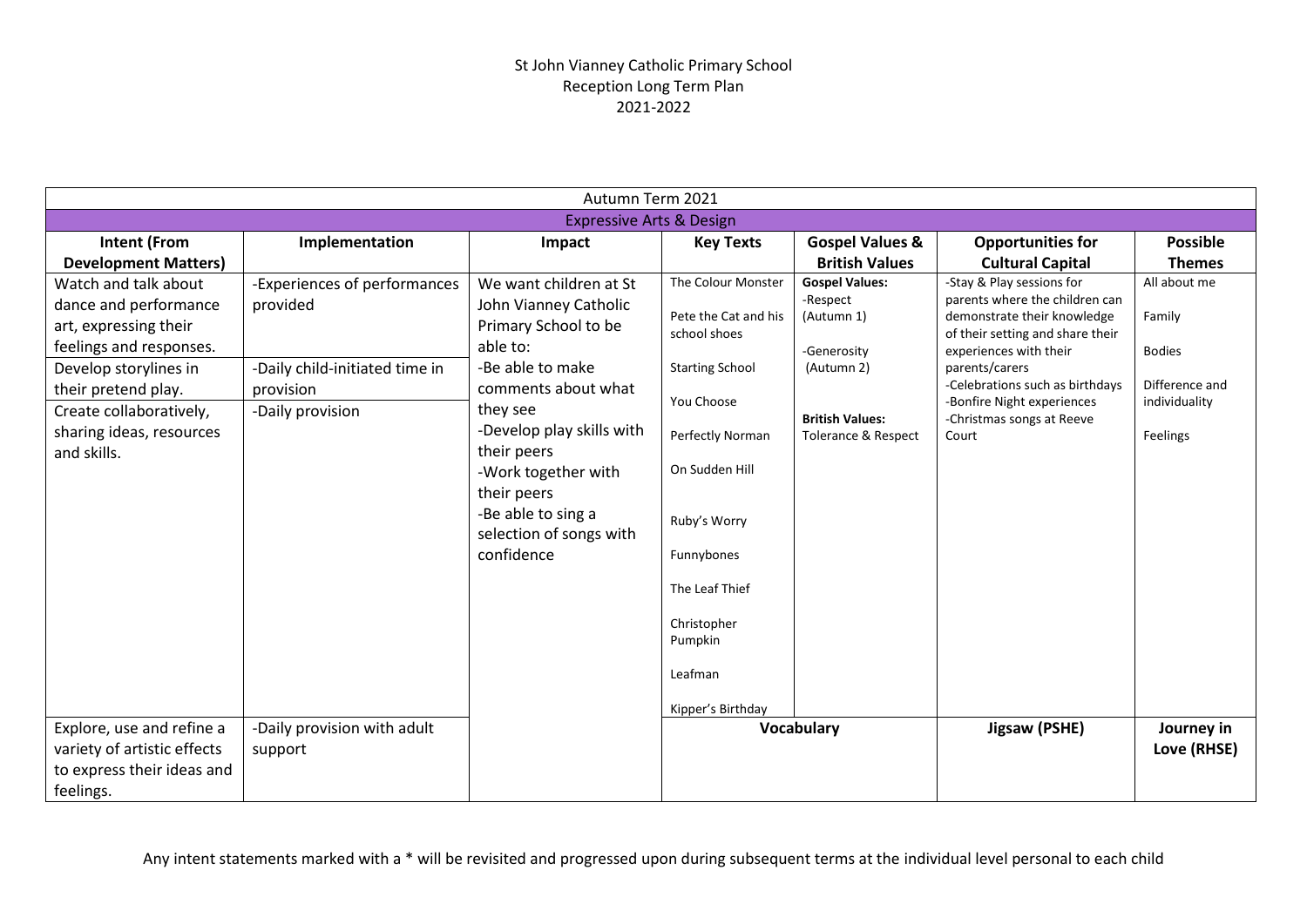| Sing in a group or on their<br>own, increasingly<br>matching the pitch and | -Daily singing and rhyme time | Feelings<br>Friendship<br>Difference                | -Being me in my world<br>(Autumn 1)   |  |
|----------------------------------------------------------------------------|-------------------------------|-----------------------------------------------------|---------------------------------------|--|
| following the melody.                                                      |                               | Individual<br>Choice<br>Respect<br>Change<br>Autumn | -Celebrating Difference<br>(Autumn 2) |  |

| Spring Term 2021                                                                                                       |                                                                |                                                                                                                                                                                                  |                                                                                                                                   |                                                                          |                                                         |                                      |  |
|------------------------------------------------------------------------------------------------------------------------|----------------------------------------------------------------|--------------------------------------------------------------------------------------------------------------------------------------------------------------------------------------------------|-----------------------------------------------------------------------------------------------------------------------------------|--------------------------------------------------------------------------|---------------------------------------------------------|--------------------------------------|--|
| <b>Expressive Arts &amp; Design</b>                                                                                    |                                                                |                                                                                                                                                                                                  |                                                                                                                                   |                                                                          |                                                         |                                      |  |
| <b>Intent (From</b>                                                                                                    | Implementation                                                 | Impact                                                                                                                                                                                           | <b>Skills</b>                                                                                                                     | <b>Gospel Values &amp;</b>                                               | <b>Opportunities for</b>                                | <b>Possible</b>                      |  |
| <b>Development Matters)</b>                                                                                            |                                                                |                                                                                                                                                                                                  |                                                                                                                                   | <b>British Values</b>                                                    | <b>Cultural Capital</b>                                 | <b>Themes</b>                        |  |
| Return to and build on<br>their previous learning,<br>refining ideas and<br>developing their ability to                | -Adult modelling leading to<br>zone of proximal<br>development | We want children at St<br>John Vianney Catholic<br>Primary School to be able<br>to:                                                                                                              | The Emperors Egg<br>Antarctica (NF<br>text)                                                                                       | <b>Gospel Values:</b><br>Honesty<br>(Spring 1)<br>Forgiveness (Spring 2) | - Police Visit to school to<br>discuss right from wrong | Winter<br>Frozen lands<br>Antarctica |  |
| represent them.<br>Listen attentively, move<br>to and talk about music,<br>expressing their feelings<br>and responses. | -Whole class teaching and<br>small group work                  | -Continually develop as<br>individuals<br>-Listen with increasing<br>attention<br>-Be able to verbalise their<br>feelings in response to<br>music<br>-Become confident<br>performers and artists | Lost & Found<br>Jack and the<br>Beanstalk<br>Jasper's Beanstalk<br>Jack & the Jelly<br>Bean tree<br>Goldilocks and<br>the 3 Bears | <b>British Values:</b><br>-Responsibility<br>-Law                        |                                                         | <b>Fairy Tales</b><br>Growing        |  |
| Explore and engage in<br>music making and dance,<br>performing solo or in<br>groups.                                   | -Daily provision<br>-Performances                              |                                                                                                                                                                                                  |                                                                                                                                   | <b>Vocabulary</b>                                                        | Jigsaw (PSHE)                                           | Journey in<br>Love (RHSE)            |  |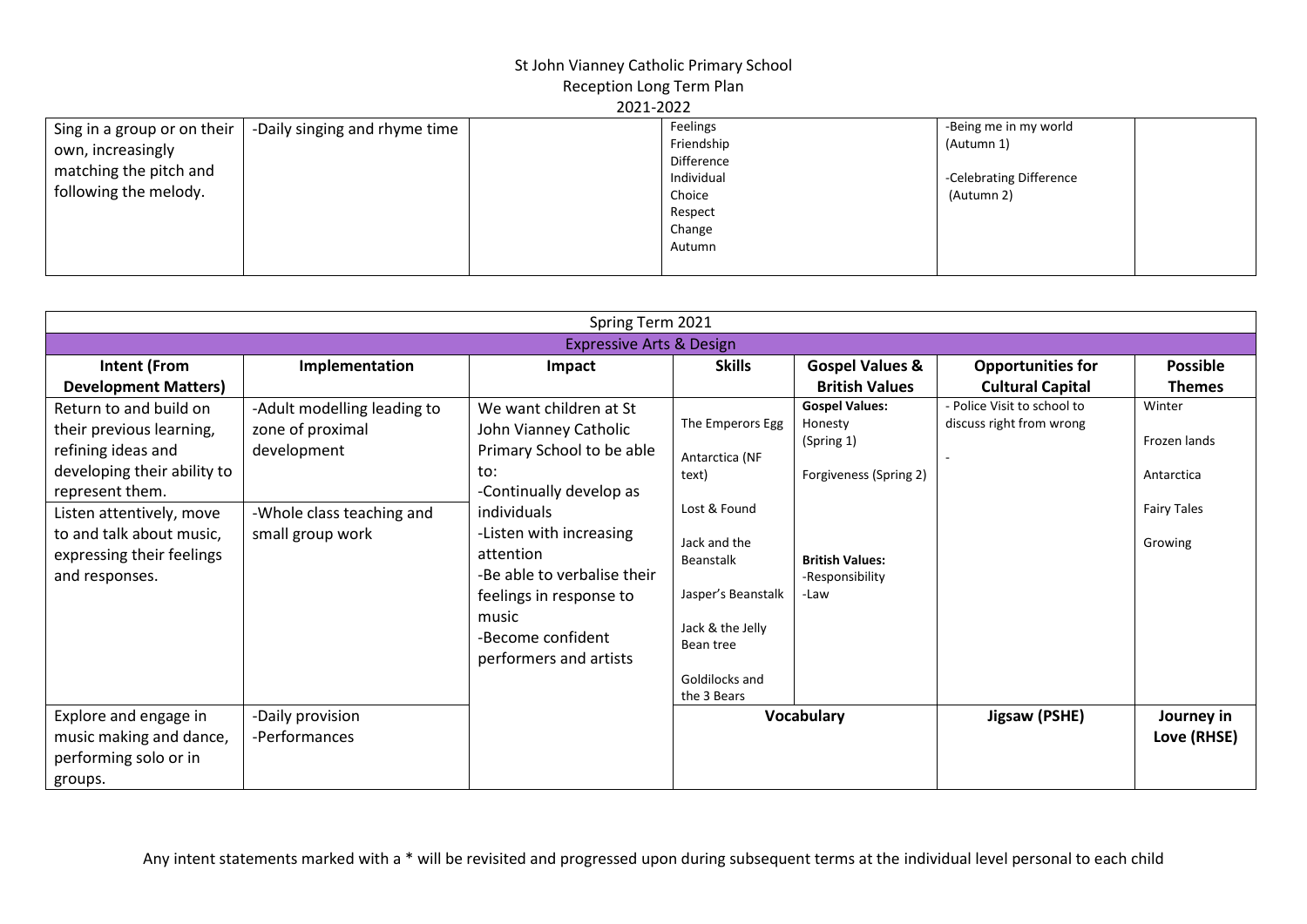| Explore, use and refine a                                 | -Daily provision with adult | Antarctica | -Dreams and Goals (Spring 1) |  |  |  |
|-----------------------------------------------------------|-----------------------------|------------|------------------------------|--|--|--|
| variety of artistic effects<br>to express their ideas and | support                     | Globe      |                              |  |  |  |
|                                                           |                             | World      | -Healthy Me                  |  |  |  |
|                                                           |                             | Frozen     | (Spring 2)                   |  |  |  |
| feelings.                                                 |                             | Glacier    |                              |  |  |  |
|                                                           |                             | Morals     |                              |  |  |  |
|                                                           |                             | Plant      |                              |  |  |  |
|                                                           |                             | Roots      |                              |  |  |  |
|                                                           |                             | Shoots     |                              |  |  |  |
|                                                           |                             | Flower     |                              |  |  |  |
|                                                           |                             | Nutrients  |                              |  |  |  |

| Summer Term 2022                    |                             |                             |                   |                            |                                      |                 |
|-------------------------------------|-----------------------------|-----------------------------|-------------------|----------------------------|--------------------------------------|-----------------|
| <b>Expressive Arts &amp; Design</b> |                             |                             |                   |                            |                                      |                 |
| <b>Intent (From</b>                 | Implementation              | Impact                      | <b>Key Texts</b>  | <b>Gospel Values &amp;</b> | <b>Opportunities for</b>             | <b>Possible</b> |
| <b>Development Matters)</b>         |                             |                             |                   | <b>British Values</b>      | <b>Cultural Capital</b>              | <b>Themes</b>   |
| Return to and build on              | -Adult modelling leading to | We want children at St      | 10 Little         | <b>Gospel Values:</b>      | -Beach visit                         | Superheroes     |
| their previous learning,            | zone of proximal            | John Vianney Catholic       | Superheroes       | <b>Compassion (Summer</b>  | -Real life superheroes to visit      | Pirates         |
| refining ideas and                  | development                 | Primary School to be able   | 10 Little Pirates | 1)                         | the school (NH S, keyworkers<br>etc) |                 |
| developing their ability to         |                             | to:                         |                   | Patience (Summer 2)        |                                      | Seaside         |
| represent them.                     |                             | -Continually develop as     | The Singing       |                            |                                      |                 |
| Listen attentively, move            | -Whole class teaching and   | individuals                 | Mermaid           | <b>British Values:</b>     |                                      | Under the Sea   |
| to and talk about music,            | small group work            | -Listen with increasing     | Commotion in the  | Democracy<br>Liberty       |                                      |                 |
| expressing their feelings           |                             | attention                   | Ocean             |                            |                                      |                 |
| and responses.                      |                             | -Be able to verbalise their |                   |                            |                                      |                 |
| Explore and engage in               | -Daily provision            | feelings in response to     | The Rainbow Fish  |                            |                                      |                 |
| music making and dance,             | -Performances               | music                       |                   |                            |                                      |                 |
| performing solo or in               |                             | -Become confident           |                   |                            |                                      |                 |
| groups.                             |                             | performers and artists      |                   |                            |                                      |                 |
| Explore, use and refine a           | -Daily provision with adult | -be able to comment on      |                   |                            |                                      |                 |
| variety of artistic effects         | support                     | performances with           |                   |                            |                                      |                 |
| to express their ideas and          |                             | confidence                  |                   |                            |                                      |                 |
| feelings.                           |                             |                             |                   |                            |                                      |                 |